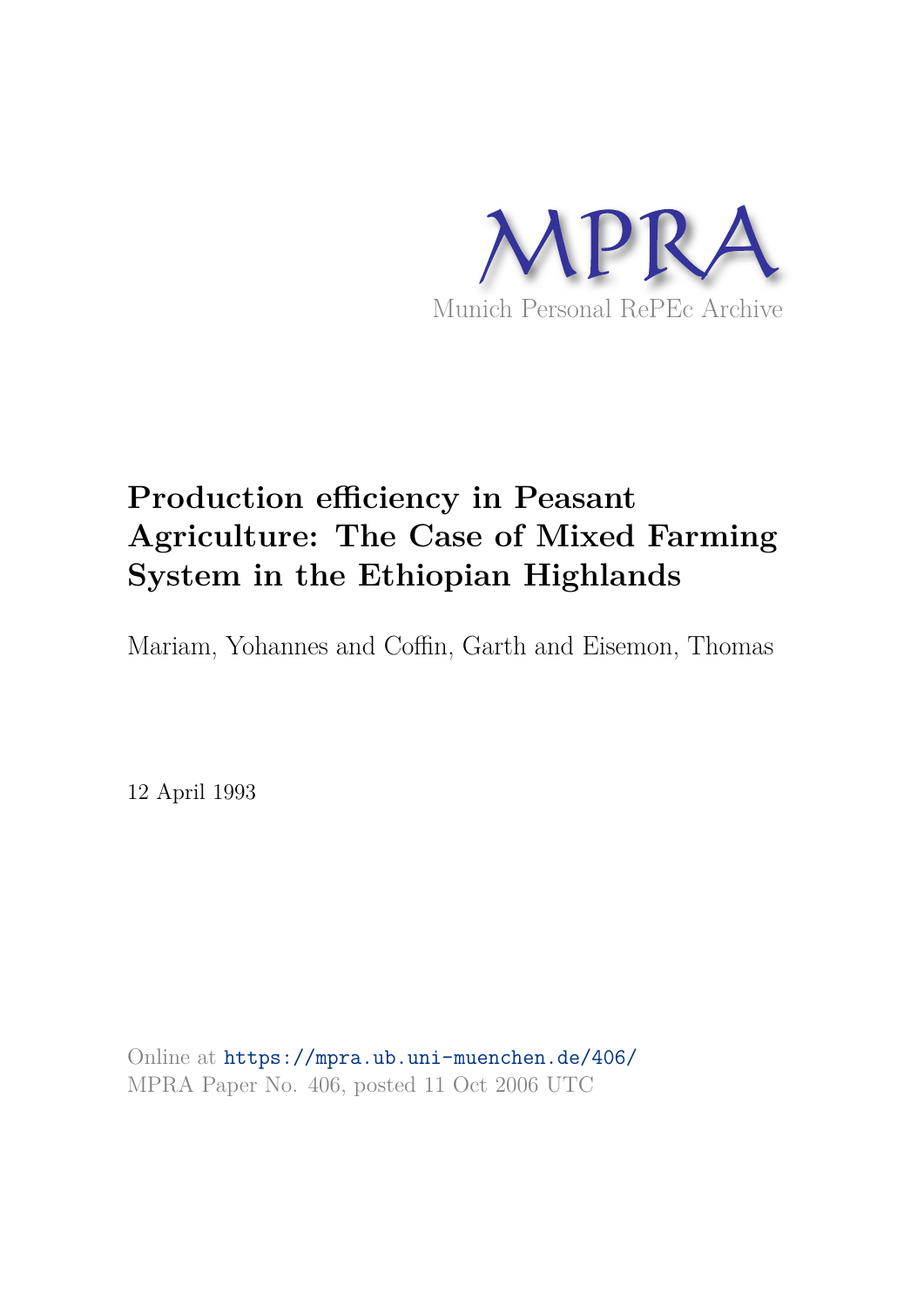**Production efficiency in Peasant Agriculture: The Case of Mixed Farming System in the Ethiopian Highlands**<sup>1</sup>

Yohannes Kebede (also known Yohannes Mariam)  $\frac{1}{2}$ , Garth Coffin<sup>2</sup>, Thomas O. Eisemon  $\frac{3}{2}$ <sup>1/</sup> Washington Utilities and Transportation Commission, Olympia, WA,  $^{2}$  Formerly Associate Professor and Associate Dean, Faculty of Agricultural and Environmental Sciences, McGill University, 3/ Formerly with the World Bank, Washington, D.C.

Acknowledgment: This paper is based on the principal author's doctoral dissertation completed at McGill University in 1993.The financial support of the Rockefeller Foundation (African dissertation internship award), International Development Research Center, and McGill University, and technical support provided by the International Livestock Center for Africa (ILCA) for field work in Ethiopia is highly appreciated.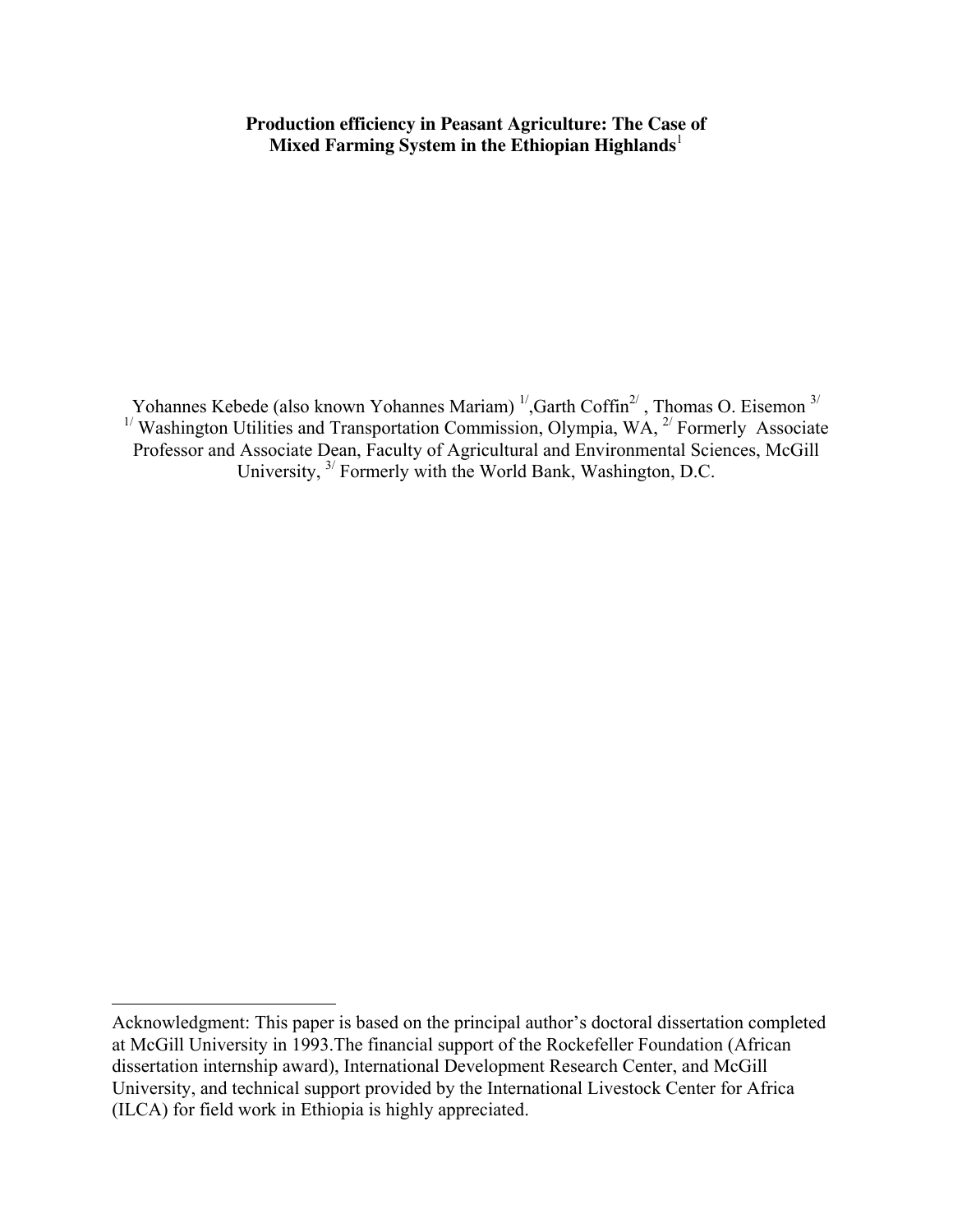# **Abstract**

 An aggregate measure of production efficiency involving crop and livestock enterprises is examined in the Selale and Ada regions of Ethiopia using Data Envelopment Analysis (DEA). In general, farmers in regions more suitable to crop production (Ada) tend to attain higher production efficiency compared to farmers in regions suitable to livestock production (Selale).

This implies that Ada farmers produce agricultural outputs with a minimal outlay of inputs. DEA results also reveal that farmers who adopted cross-bred cows (refrred as test farmers) are more efficient than those who have not adopted ( referred as control farmers) in both study sites. Analysis of the contribution of socioeconomic variables to measures of production efficiency indicated that the magnitude of knowledge-related variables (i.e. production knowledge and schooling) are relatively higher compared to physical or other non-physical variables. This finding implies that sustainable increases in production efficiency and attainment of food selfsufficiency could be attained if development strategies design methods of incorporating indigenous production knowledge of peasants in the planning process.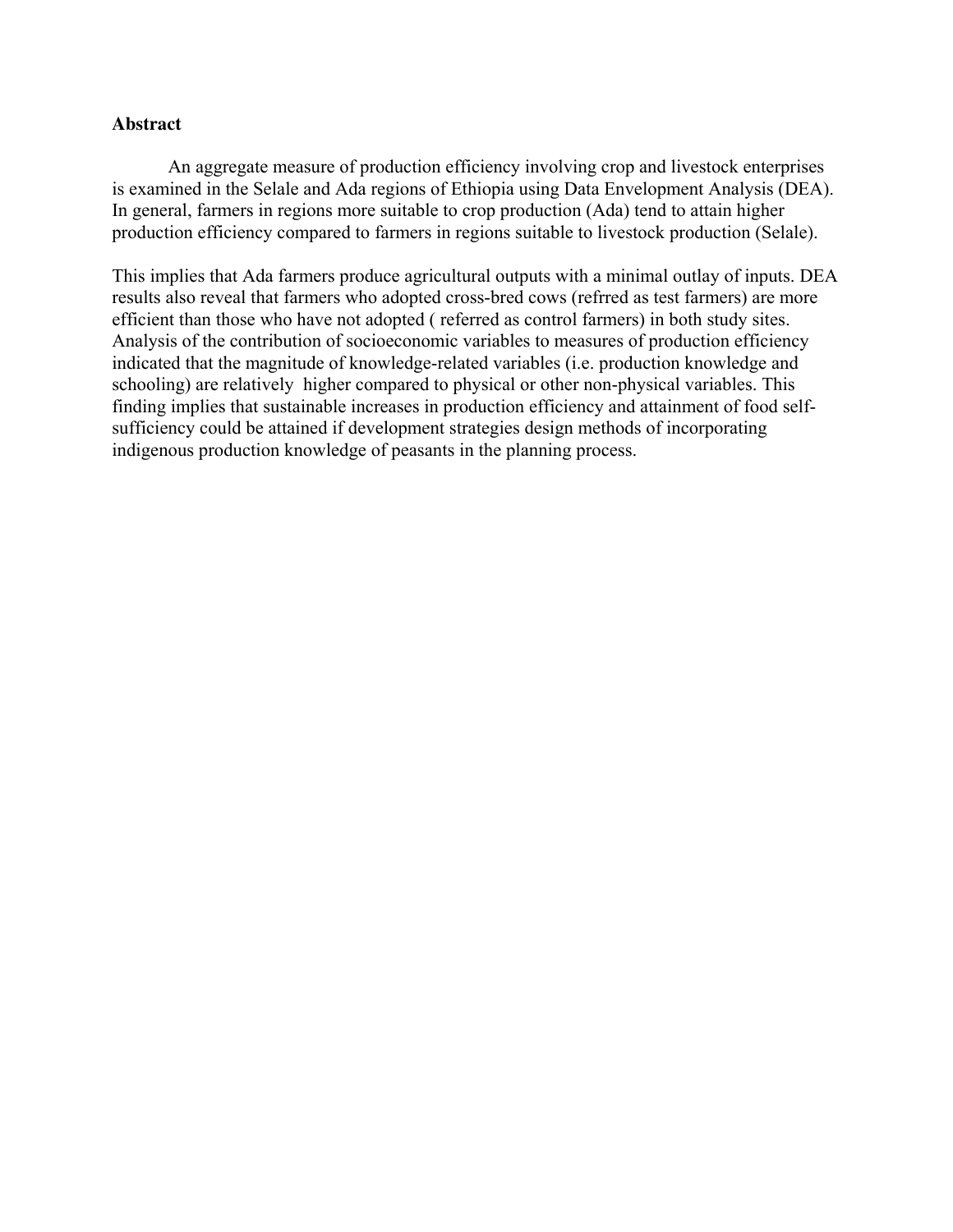# **Production efficiency in Peasant Agriculture: The Case of Mixed Farming Systems in the Ethiopian Highlands**

## **Introduction**

 Agriculture is the major economic sector of Ethiopia. It employs 80% the total population and contributes 90% of the country's foreign exchange earning. Strategies of development designed to benefit the poor, therefore, have to focus on agriculture. Several intervention strategies have been implemented in peasant agriculture since the 1960's (2,16,17,27). However, their impact on agricultural output and living standards of the rural poor was short lived.

 Methods of attaining food self-sufficiency in the agricultural sector of Ethiopia include increases in area cultivated, productivity of land or both. The first possibility is difficult to achieve in the highlands because of the high density of livestock and human population, and landscape that requires huge financial expenditure to be harnessed. Thus, strategies that focus on methods of increasing the productivity of land and other resources while conserving those which are over-utilized are preferred.

 Implementation of intervention strategies should be preceded by ex-ante holistic evaluation of their social, cultural, environmental and economic impacts. In the absence of holistic analysis, policy makers and planners should gather evidence from disciplinary studies regarding the economic, social or cultural impacts of intervention strategies or technologies.

 Planners in LDCs rely on economic or technical feasibility of intervention strategies in designing long-term development plans. Researchers, employ various kinds of statistical and mathematical tools to assess the feasibility of agricultural technologies. Analysis of production efficiency is an important aspect of economic and technical analysis of agricultural projects.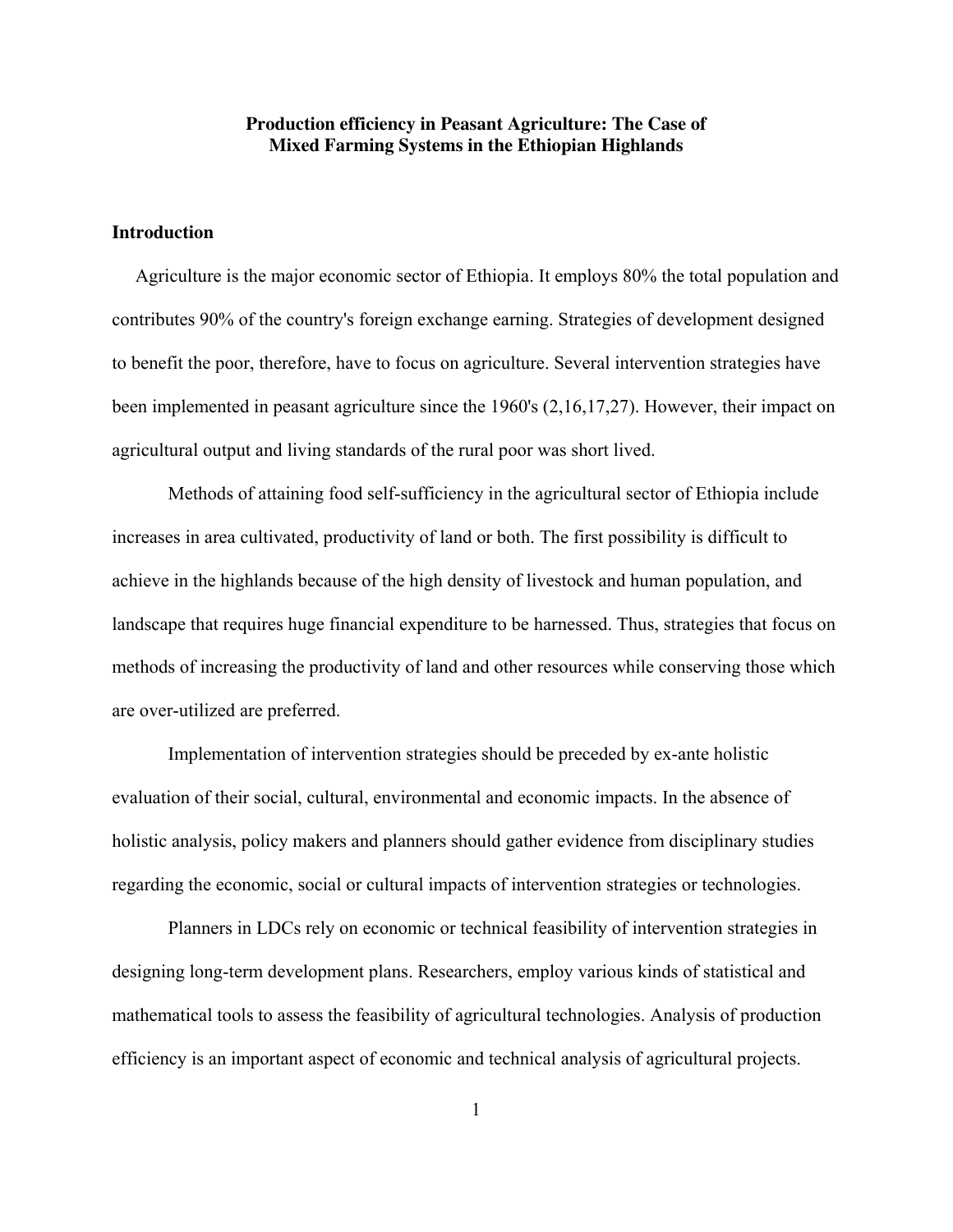Depending on the choice of tools, the empirical results of production efficiency may be different. Consequently, policy makers can introduce error in the planning process if the results of efficiency analysis are not reliable.

 Parametric statistical tools have been employed to examine production efficiency (10). The present study is the first application of non-parametric methods of production efficiency analysis (known as Data Envelopment Analysis or DEA) to examine production efficiency of peasants in Ethiopia.

 Peasants employ several inputs in the production of crop and livestock outputs. Farm inputs include traditional (e.g. land and labour) or new technologies. Research in the peasant agriculture has focused on the impact of a technology on production rather than selective combination of technologies. Adoption of a single or mixes of production technologies are anticipated to have a differential impact on production efficiency of smallholders (7). Specifically, selective mixes of production technologies are hypothesized to exert greater influence on the level of production efficiency compared to a single technology or traditional inputs. The present study investigates the distribution of relative production efficiency and socioeconomic factors that influence this distribution within and across regions, and the impact of selective mixes of agricultural technologies on the measures of production efficiency among peasants of the Central highlands of Ethiopia. The study is expected to focus on the feasibility of cross-bred cows husbandry.

 Selale farmers were instructed that inputs necessary for the management of cross-bred cows were available in their locality, and that they should take full responsibility for the management of such cows. Farmers in the Ada area, however, joined the International Livestock

2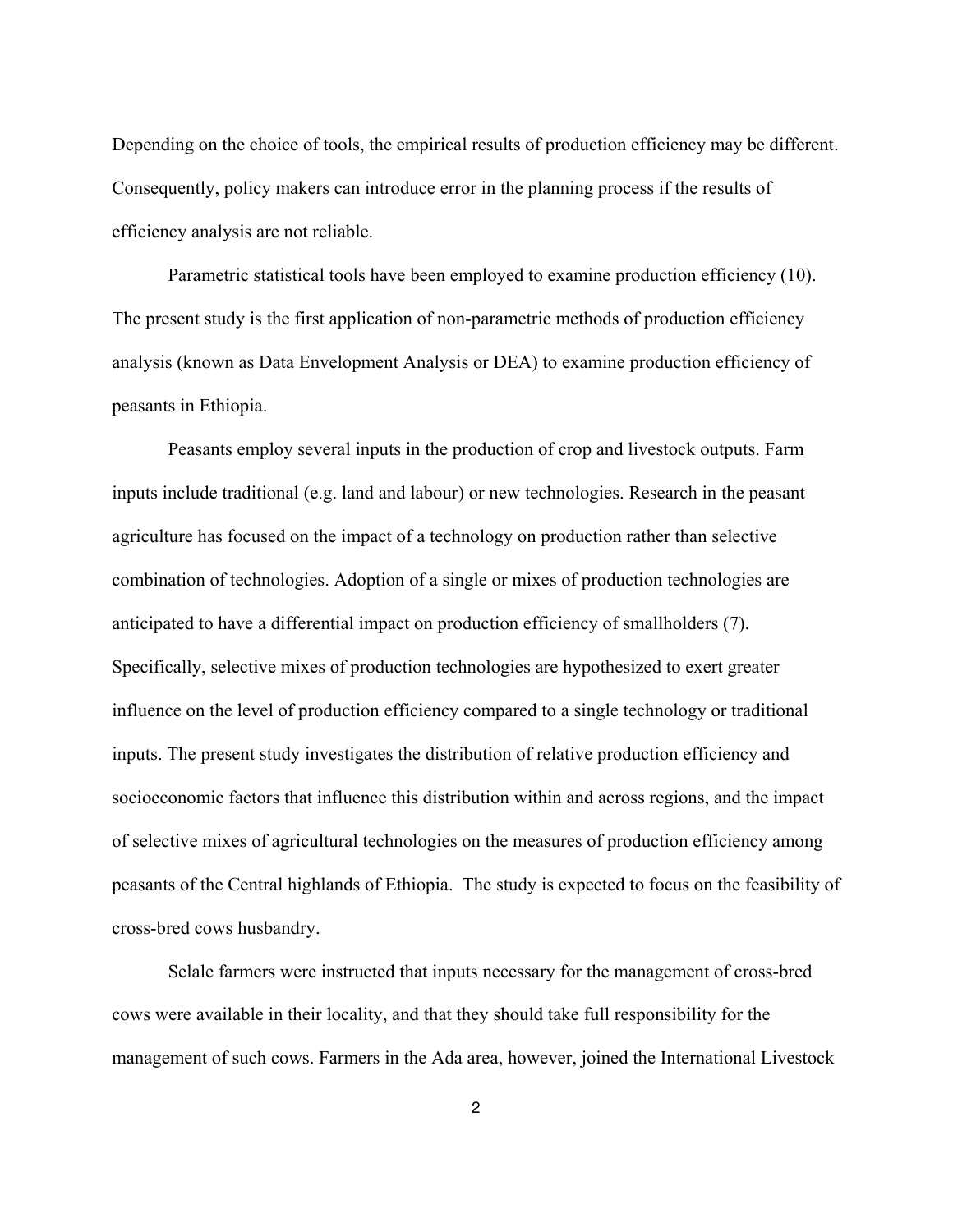Research Center (ILCA) technology diffusion program voluntarily because it provided a relatively risk-free environment (e.g., subsidized cost of feed). The approach to diffusion of technologies in the Selale region, therefore, is different from that implemented in Ada area. Comparative analysis of the two sites is hypothesized to reveal significant differences in the choice of inputs or technologies and the resulting efficiency of production. The findings of this study would provide valuable evidence on strategies of technological intervention to planners and policy makers of agricultural development in LDCs.

#### **The Study Sites and Research Design**

 The research was carried out over a period of 17 months in 1990-1991. The research sites are Selale and Ada districts of the central Ethiopian highlands. These two sites have similar farming systems and belong to the high potential cereal-livestock zone (13, 19).

 Selale is representative of the high altitude zone (more than 2000 meters above sea level) of the country. The major crops grown in Selale include oats, teff, barley, wheat, horse beans and field peas. The average farm size is 3.1 hectares, 30% of which is used as permanent pasture or grazing land with the rest cultivated. The average livestock holding is 3.5 cows, 1.8 oxen, 0.55 bulls, 1.8 young animals and 2.96 calves (13). Farmers in the region posses extensive experience in livestock production compared to those in the Ada region.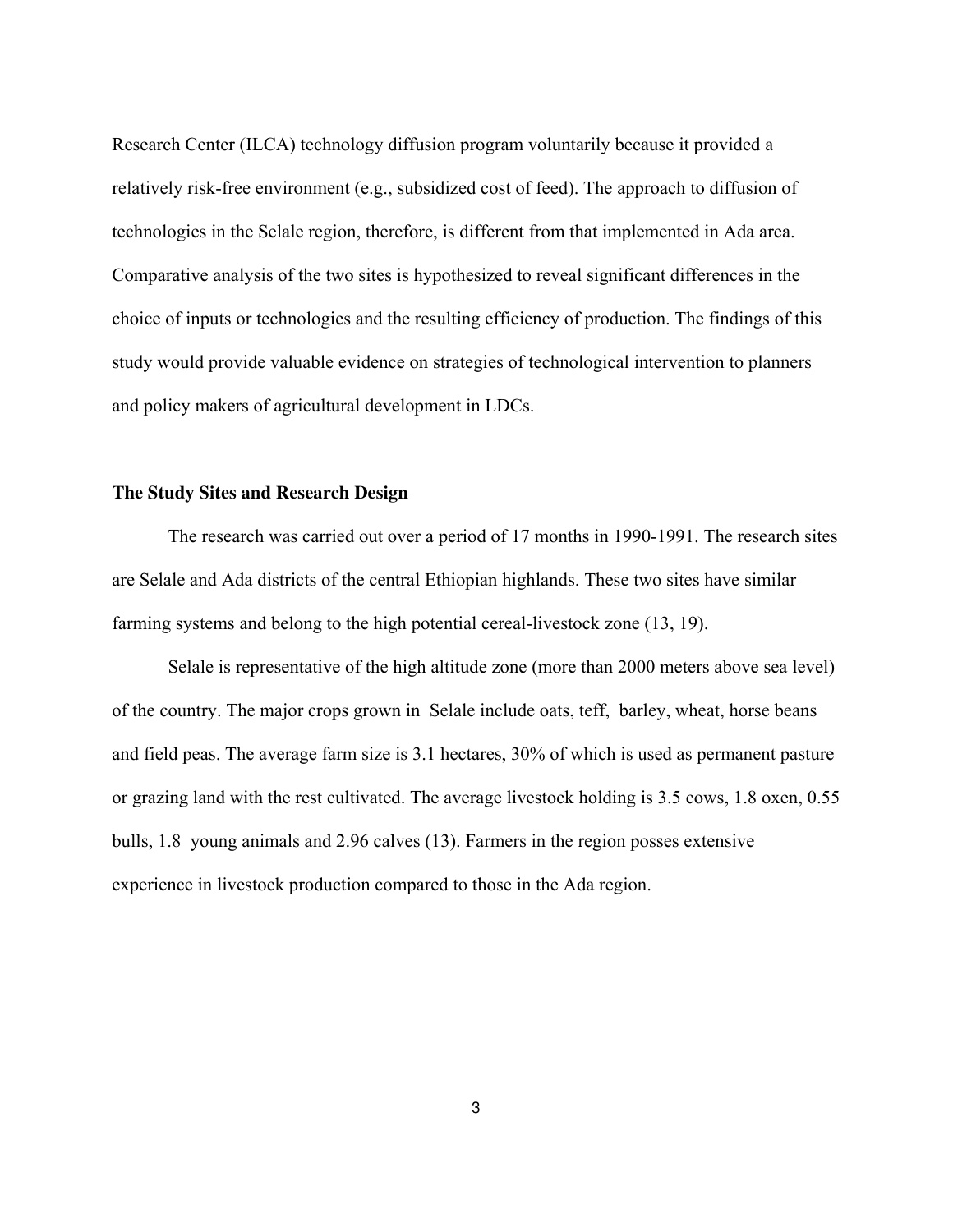Ada is characterized by mild weather and is representative of the country's large middlealtitude cropping zone (1500 to 2000 meters above sea level). The major crops grown include teff, wheat, barley, horse beans, chickpeas and field peas. The average farm size is 2.6 hectares. There is virtually no fallow land. The average livestock holding is 1.28 cows, 1.98 oxen, 0.50 bulls, 0.53 young animals and 0.84 calves (18). Compared with the Selale region, Ada farmers specialize more in crop than in livestock production. That is, Ada farmers have extensive experience in crop production. A summary of selected socio-economic characteristics of farmers in both study sites (analysis of variance) is presented in Table 1.

 The results suggest that the two regions exhibit statistically significant differences with respect to the: I) number of household members who are independent ii) number of years of education, iii) number of years of farming experience as an independent farmer, iv) number of livestock owned, vi) average income earned from the sale of grain, livestock and fuel wood, vii) crop and grazing area, viii) amount of milk produced per household, and ix) amount of grain produced (Table 1).

 Ada farmers had more years of schooling and more years of farming experience. They gain most of their income from the sale of grain while that of Selale farmers from livestock and livestock products. The productivity of dairy cows (litres/month) is higher among Selale farmers while Ada farmers produce greater crop yields per hectare.

## **Determination of Sample Size**

 Several crop production technologies have been introduced in the study sites since the 1960's. However, introduction of cross-bred cows took place not only recently but was also implemented by different agencies with relatively different approaches to technological intervention strategies. Since this research was conducted to provide information on the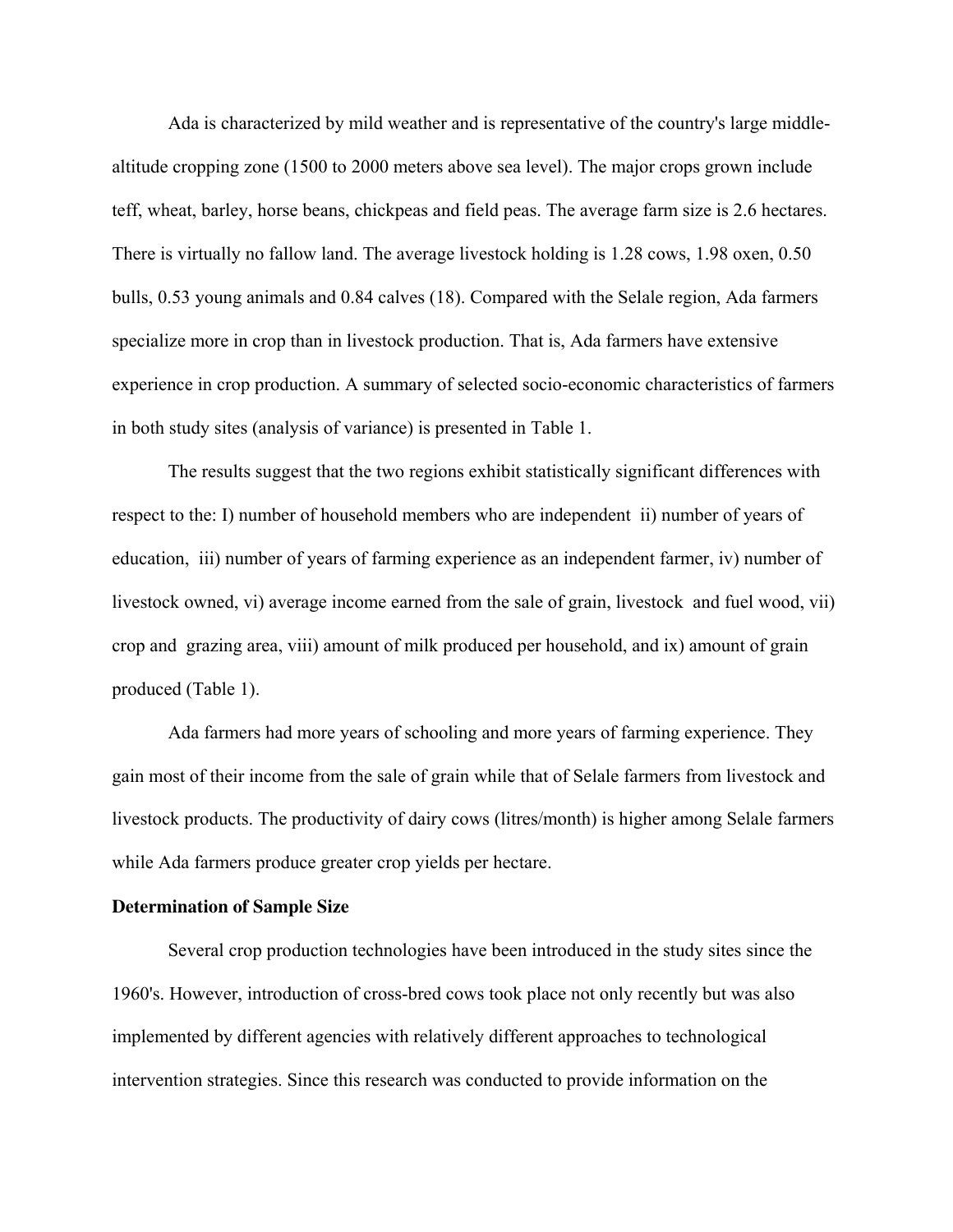|                                           |                                          | <b>Selale</b> |         | Ada         |         |         |               |
|-------------------------------------------|------------------------------------------|---------------|---------|-------------|---------|---------|---------------|
|                                           |                                          | N             | Average | $\mathbf N$ | Average | F-Value | $Prob>F^{1/}$ |
| No. of Household Members who are:         | Dependent                                | 173           | 4.47    | 41          | 4.29    | 0.412   | 0.469         |
|                                           | Independent                              | 207           | 1.75    | 48          | 1.5     | 4.52    | $0.03*$       |
| Education of Household Head (yrs)         |                                          | 55            | 2.5     | 23          | 3.6     | 5.671   | $0.001*$      |
| Experience (years):                       | Dependent                                | 176           | 11.24   | 50          | 13.44   | 0.044   | 0.83          |
|                                           | Independent                              | 176           | 24.58   | 50          | 27.88   | 4.173   | $0.04**$      |
| Income (Ethiopian birr) from Sale of:     | Grain                                    | 203           | 230.27  | 49          | 828.6   | 65.46   | $0.006*$      |
|                                           | Livestock &<br><b>Livestock Products</b> | 194           | 451.4   | 22          | 203.11  | 1.09    | $0.058**$     |
|                                           | Fuel wood                                | 169           | 343.58  | 31          | 63.97   | 13.84   | $0.004*$      |
| Expenses (Ethiopian birr) for             | Purchase of food                         | 214           | 268.2   | 50          | 228.14  | 2.366   | 0.125         |
|                                           | Clothing                                 | 205           | 114.49  | 39          | 106.09  | 0.309   | 0.579         |
| Milk production (in liters) per<br>Month: | Local cows                               | 193           | 56.9    | 35          | 42.6    | 6.79    | $0.05**$      |
|                                           | Cross-bred cows                          | 66            | 320.35  | 14          | 186.29  | 5.76    | $0.011*$      |
| Area under (hectares)                     | Crop                                     | 217           | 2.5     | 52          | 2.3     | 19.56   | $0.001*$      |
|                                           | Grazing                                  | 208           | 0.8     | 37          | 0.2     | 26.29   | $0.006*$      |
| Livestock Number                          |                                          | 165           | 10.89   | 16          | 5.18    | 0.69    | $0.016*$      |
| Crop Production ('00kg)                   |                                          | 217           | 14.88   | 52          | 21.41   | 2.98    | $0.05**$      |

Table 1: Selected Characteristics of Selale and Ada Farmers

 $1/*$  and \*\* refer significance at 1 and 5 percent respectively; the F-values test differences in the average values of socioeconomic characteristics between Selale and Ada farmers.

2/ Household members who are capable of working without supervision are categorized as independent or "workers" (age 15-60) and those who have to be supervised are considered dependent or "consumers" (age <15 and >60).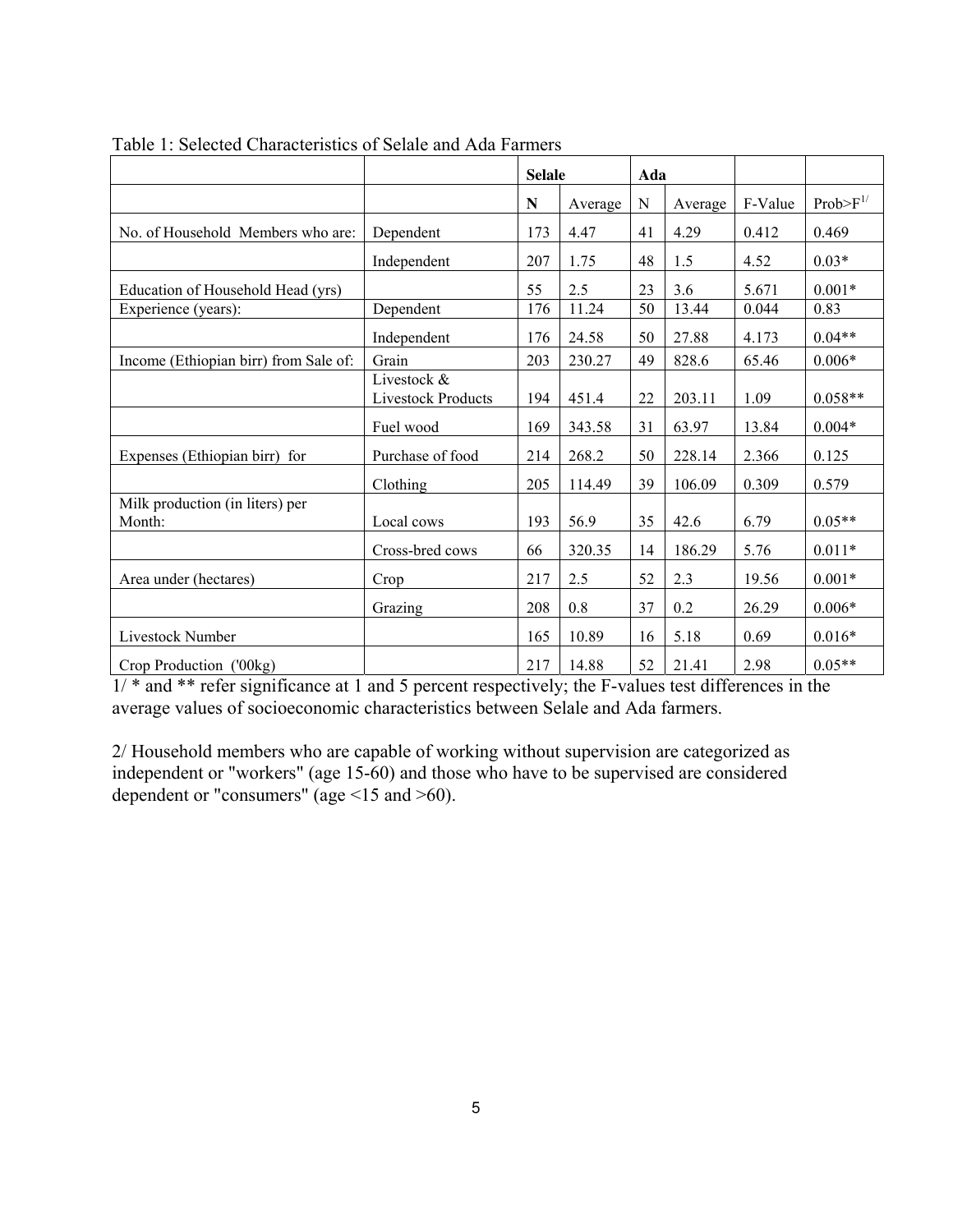feasibility of cross-bred cows husbandry, it was felt appropriate to compare farmers who have adopted cross-bred cows (test farmers) with those who did not (Control farmers). These farmers may have adopted any combination of crop-production augmenting technologies.

 Households which received cross-bred cows and were selected for this study in the Ada and Selale areas numbered 26 and 89 respectively.<sup>1</sup> A confidence level of 95%, coefficient of variation of crop and milk yields of 96 percent and precision level of  $\pm$  20% resulted in a sample size of 89 farmers for the Selale region. For the Ada region, however, time and financial resources limit the number of test farmers to only 26. Comparison of average values of socioeconomic variables derived from a district-wide survey by the Ministry of Agriculture and average values of similar socioeconomic characteristics obtained from this study showed that the two data set are approximately the same. Therefore, the small sample size for the Ada region will not bias the foregoing analysis.

 After determining the sample size, the need to use farmers who joined the International Livestock Center for Africa (ILCA) and FINNIDA (Finnish International Development Agency)/ MOA (Ministry of Agriculture, Ethiopia) programs as test groups necessitated the use of a systematic selection of the control group. A method was designed such that all test farmers were compared with farmers who exhibit similar socioeconomic characteristics (control farmers) but were different in ownership of cows (19). 116 and 26 control farmers were selected from Selale

 $\overline{a}$ 

<sup>1</sup> Prior to selection of the control group, the sample size was determined according to the following procedure. The sample size (N) is given as:  $N = (KV)^2/D^2$ , where D is the largest acceptable difference (in percent) between the estimated sample and the true population parameters. K is a measure of confidence ( in terms of the number of deviations from mean) with which it can be stated that the result lies within the range represented by plus or minus D and V is the coefficient of variation of crop and/or milk yields (Casely et al. 1982).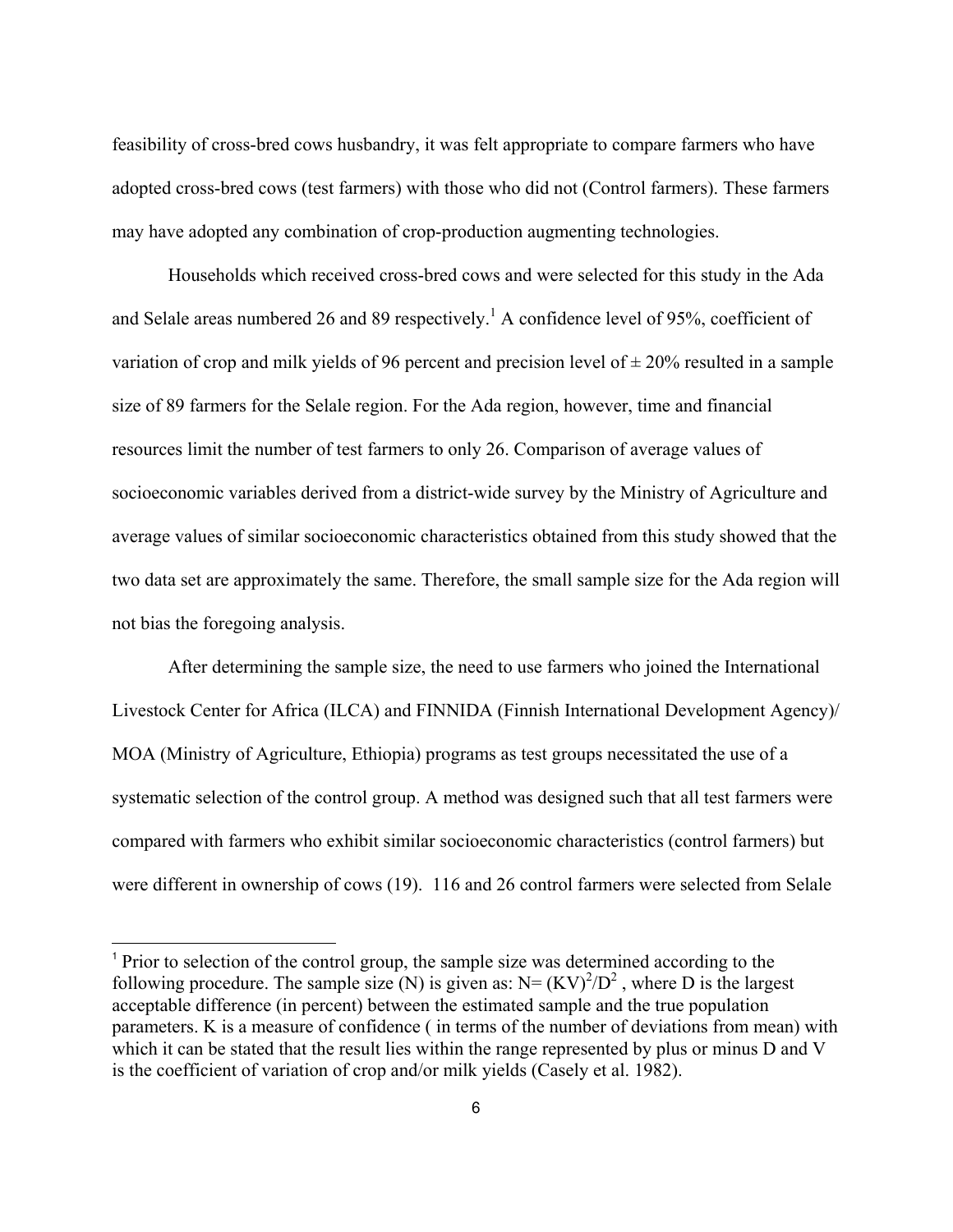and Ada regions respectively.

L

 The control farmers were to have a comparable number of oxen, cows, sheep/goat, family size, age (farming experience), education, annual farm income and farm size (crop and grazing) with the test farmers. Moreover, the two groups had to exhibit similar ethnic, climatic and geographical characteristics. To accomplish this task, a three-step procedure was followed. Firstly, a group of farmers involving political leaders and elders in each peasant association were asked questions such as, "With whom do you think farmer "A" compares with respect to income, livestock holdings, living standard, etc., except that he does not own cross-bred cows?".<sup>2</sup>

 Secondly, each test farmer was asked questions such as, "To whom do you think you are comparable with respect to income, livestock holding, family size, etc., except that you own cross-bred cows and the other farmer does not?". This method of identify a control farmer is difficult and socially controversial.<sup>3</sup> Nevertheless, it would provide a clue to identifying control farmers.

 Thirdly, 150 farmers who did not receive cross bred cows were interviewed with respect to the above socioeconomic characteristics. The results were compared with background socioeconomic data obtained from test farmers. Combination of the above three steps enabled identification of control farmers that were used in the present study.

<sup>2</sup> A peasant association is a geopolitically delimited association of peasants covering an area of about 400 hectares. Political leaders are farmers who, through democratic election processes, were elected to take administrative positions within a peasant association <sup>3</sup> Evaluating the economic well-being of other farmers would force farmers to think as if they were intruding into private life of others. This is not a socially acceptable norm. However, options were explored with groups of farmers and they suggested that this method could be feasible if used in conjunction with step one.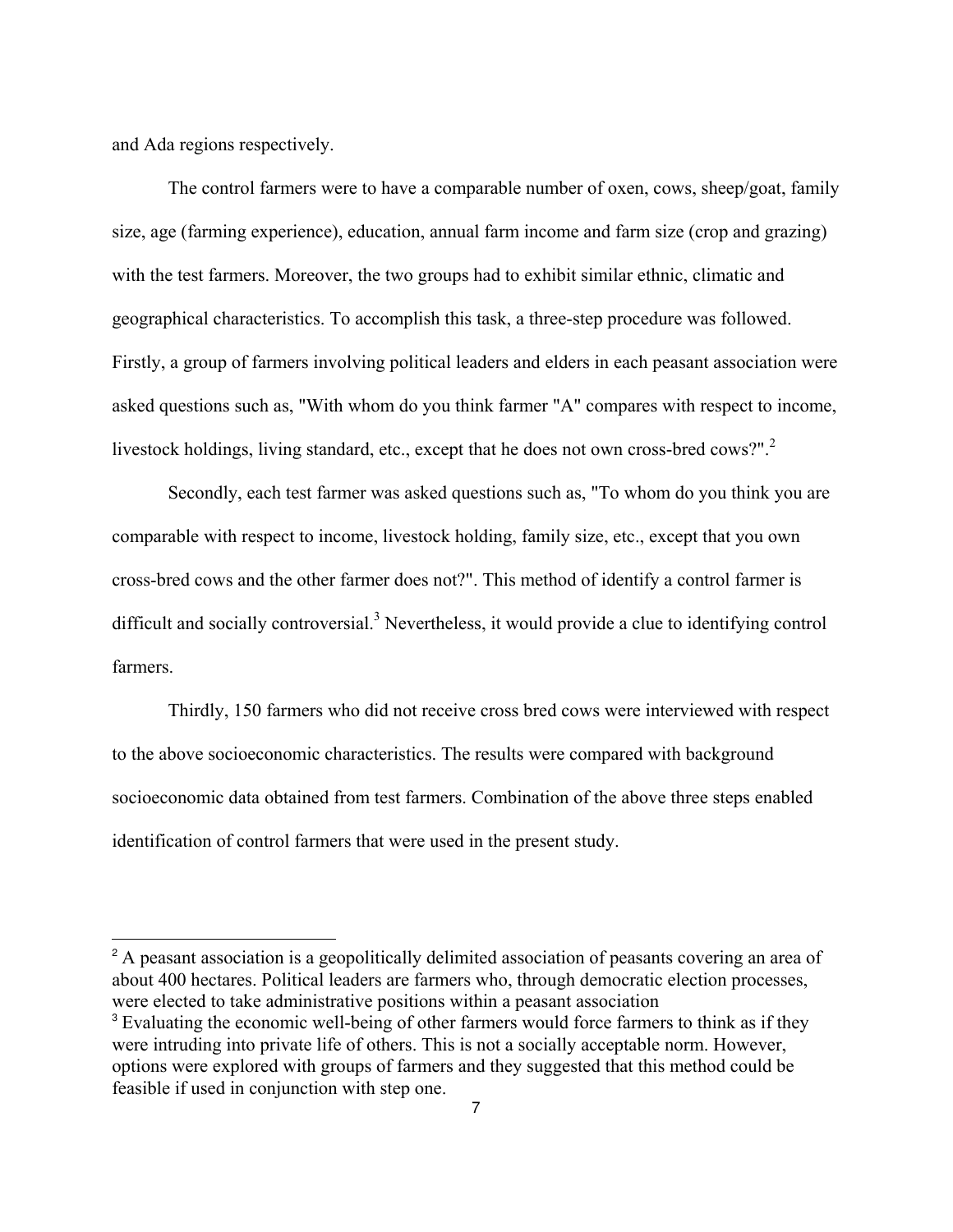# **Methods of Analysis**

 Resources are allocated relative to the constraints imposed by the structure of production technology and by the structure of input and output markets, and relative to goals of the producer.<sup>4</sup> Investigation of efficiency and its measurement were made by Koopmans and Debreu (20,21,7). Efficiency analysis often involve statistical and mathematical modeling.

 Farrell (1957) decomposed private efficiency into technical and allocative components. He also provided indexes of technical, allocative and overall private efficiency (11,12). Farrell's measure of technical efficiency has been generalized to allow for disproportionate input reductions and/or disproportionate output increases by Fare and Lovell, and Fare and Grosskopf (8,9). Association of optimal size with input-output vectors satisfying constant returns to scale was examined by Forsund and Hjalmarsson, Banker, and Banker, Charnes, and Cooper (1,14).

 Charnes et al. (1978) formulated Data Envelopment Analysis (DEA) (4,23,24,25,26). In DEA the best practice frontier is constructed from observed inputs and outputs as a piecewise linear technology. Depending on the depth of the study, DEA has the ability to incorporate technical parameters that may not be captured by parametric production efficiency methods.

<sup>&</sup>lt;sup>4</sup> A producer is said to be technically efficient if production occurs on the boundary of the producer's production possibilities set, and technically inefficient if production occurs on the interior of the production possibilities set (Fare, Grosskopf and Lovell, 1985). A technically efficient producer is said to be structurally efficiency if production occurs in the uncongested or 'economic' region of the boundary of the production possibilities set, and structurally inefficient if production occurs in a congested or 'uneconomic' region of the boundary of the production possibilities set (Fare, et al., 1985).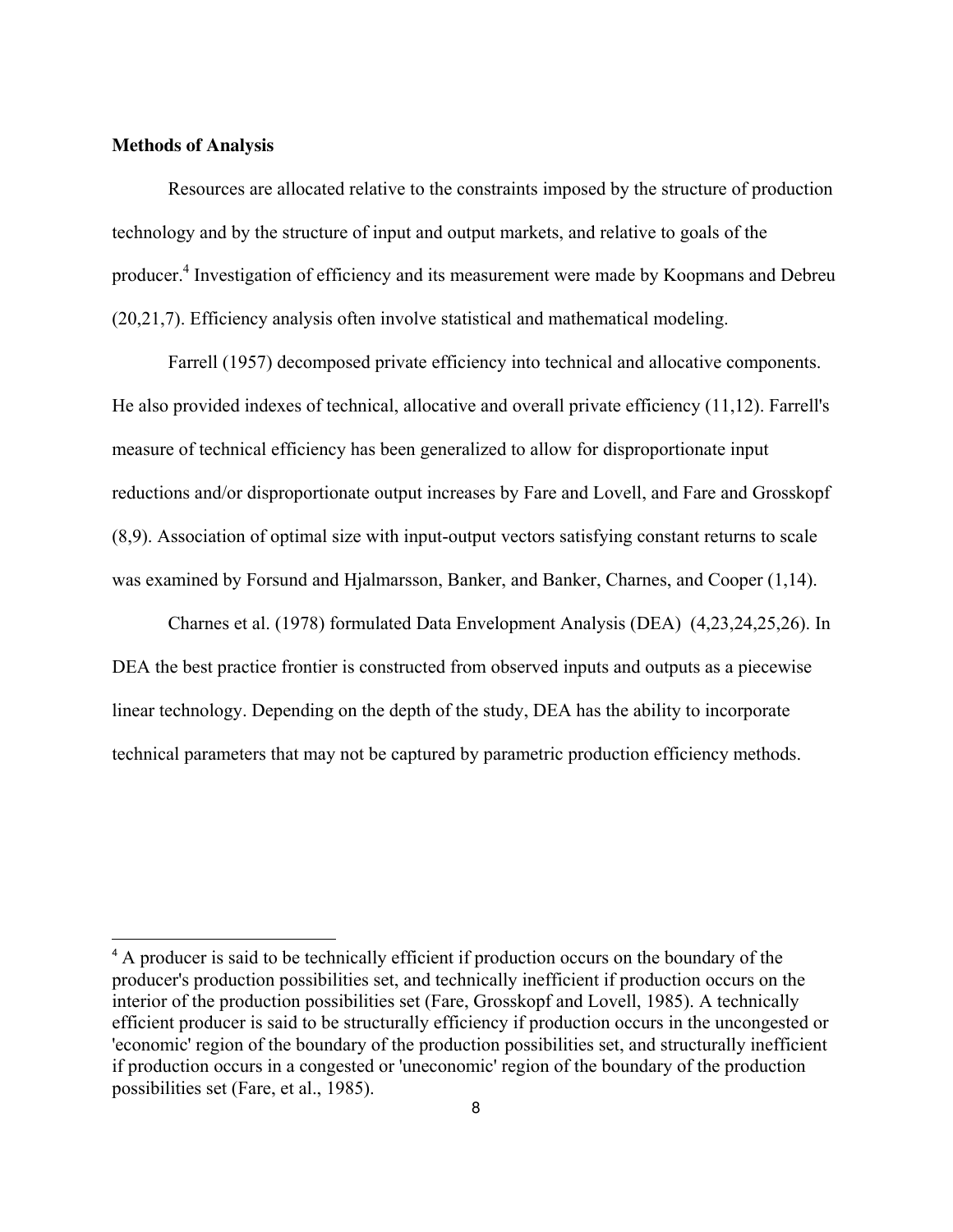The fractional linear program for n decision-makers is the ratio of total weighted output of decision maker j divided by its total weighted input:

$$
\text{Maximize } Z_j = \sum_{j}^{n} U_{kj} Y_{rj} / \sum_{j}^{n} V_{ij} X_{ij} \quad \dots \quad \dots \quad \dots \quad \text{(1)}
$$

where  $Y_{ki}$  is output k produced by decision-maker j,  $X_{ii}$  is input I used decision-maker j,  $U_{ki}$  and V<sub>ij</sub> are weights. The decision-maker will choose these weights subject to the constraint that no other decision-maker would have an efficiency greater than one if it used the same weights.

$$
\sum_{j}^{n} U_{kj} Y_{kj} / \sum_{ij} V_{ij} X_{ij} \le 1 \qquad \qquad \dots \dots \dots \dots \dots \dots \tag{2}
$$

Furthermore, the weights have to be non-negative. That is:

L

$$
U_{kj}, V_{ij} \geq 0
$$
 (3)

 Similar to many mathematical or statistical models, DEA has some limitations. DEA requires that all inputs and outputs to be specified and measured. DEA assumes that each unit of a given input or output is identical to all other units of the same type. It assumes constant returns to scale. Finally, the input and output weights produced by DEA cannot be interpreted as values in the economic sense. $5$ 

 The objective of this research is to measure the efficiency of individual producers who are engaged in the production of crop and livestock simultaneously. Farmers which can attain the highest production level from minimum input use will have a score of 1 or 100 percent efficiency. All other farmers will be compared relative to the farmer with a maximum efficiency.

<sup>&</sup>lt;sup>5</sup> This assumption is not a shortcoming of the procedure but rather in the interpretation of results.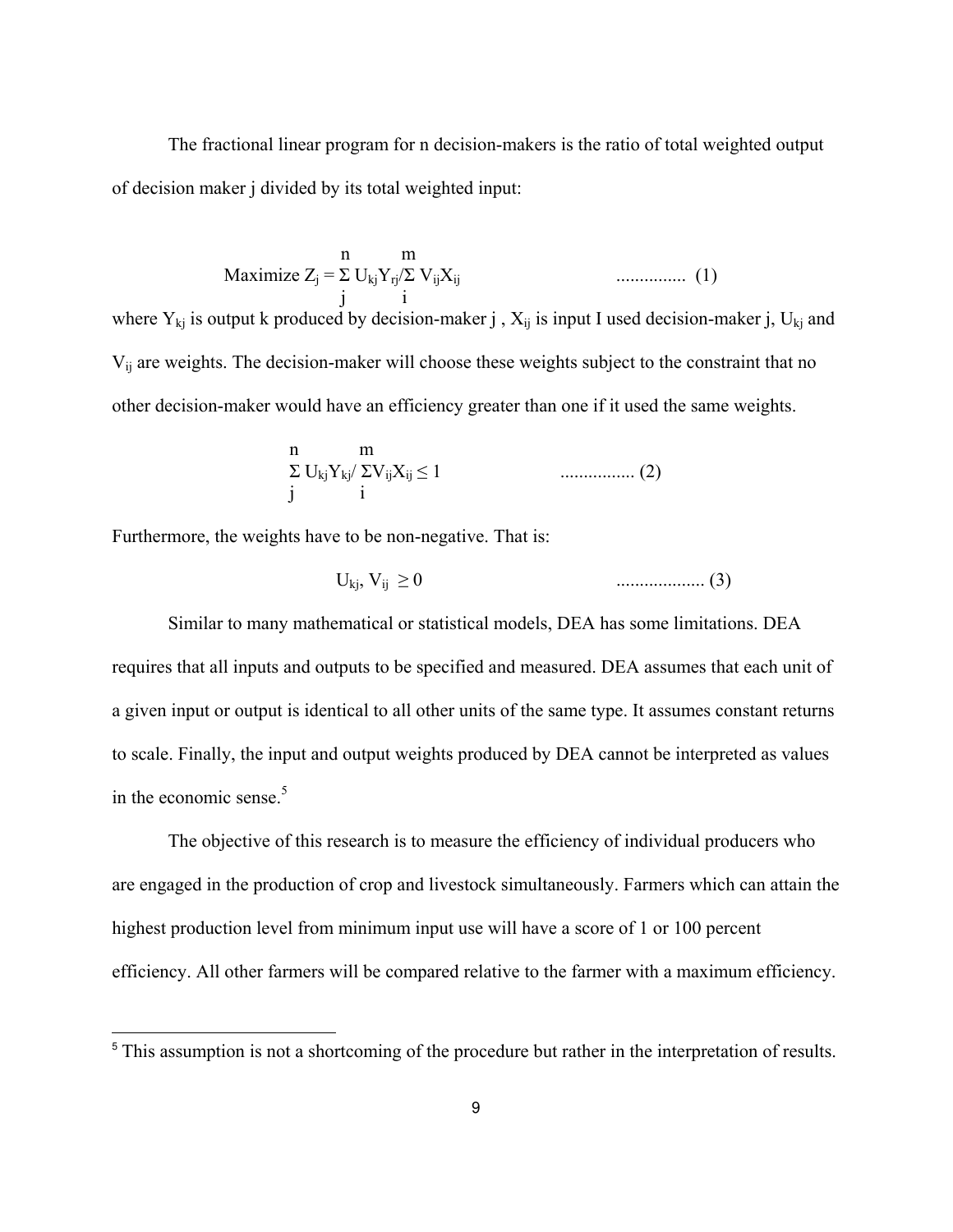Thus, the measure lies between 0 and 1. The production surface of the most efficient units will form the envelop or the gauge on the basis of which others will be compared. Efficiency measure of other farms or units, therefore, lies on or below this envelope.

 DEA would not restrict individual decision making units from using various levels of inputs and attaining different levels of output (28). Thus, it is possible to compare units producing different levels of output given the choice and use of inputs. DEA assumes that the production units produce one or several homogeneous outputs.

 In Ethiopian agriculture, crop and livestock production are intertwined. The assumption of homogeneous outputs does not hold if physical units of measurements are used. Therefore, physical outputs are multiplied by their respective market prices. The outputs include crop, milk, butter and live animals. That is market prices are used to convert outputs into similar units. The physical inputs required to produce milk are cows, labour, feed, veterinary services and related expenses. Size of crop area, seed, labour, fertilizer, pesticides and oxen inputs are necessary to produce cereals. Thus, there are ten production inputs.

Let  $X_{ii}$  be the amount of input I used by farmer j in the production of milk or crops. Similarly, let  $Y_{ki}$  be the level of output k produced by farmer j. These measures of inputs and outputs are assumed to be greater than zero. Each producer possesses different level of managerial skill. The weights for inputs and outputs are chosen such that optimal solution will be found. For instance,  $U_{ki}$  is the unit weight of output k produced by farmer j. Similarly,  $V_{ii}$  is the unit weight of input I used by farmer j. The unit weights are defined via the constraints which are specified in the problem.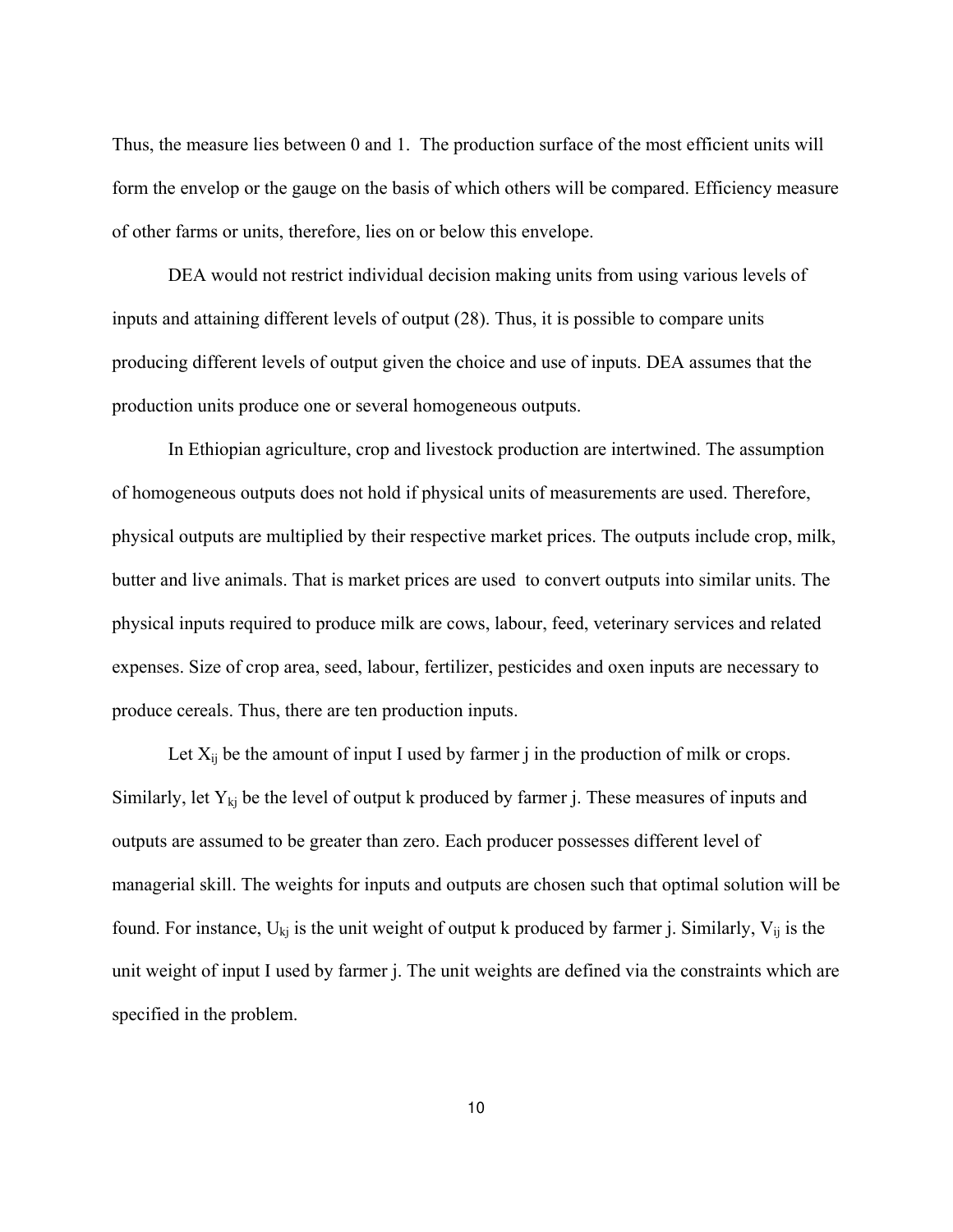The linear fractional program in equation (1) is transformed into a linear program, called DEA, is given (primal) as :

Maximize 
$$
Z_j = \sum_{k}^{n} U_{kj} Y_{rj}
$$
 (4)

Subject to

 n m Σ UkjYkj - Σ VijXij ≤ 0 ; j= 1,2,3, ..., n ................... (5)  $k=1$  m Σ VijXij =1 ................... (6)  $i=1$  Ukj ≥ 0; k=1,2... .q .................... (7) Vij ≥ 0; I= 1,2,..., m ............................... (8)

The problem is solved for 267 farmers (all test and control farmers in both study regions), ten input and four outputs.

 Analysis of production efficiency scores would not provide evidence regarding factors that cause variation in efficiency. To guide extension agents, researchers and policy makers, it is essential to identify factors that influence production efficiency.

 Production efficiency scores lie between 0 and 1. Formulation of a regression equation with a truncated continuous dependent variable (efficiency score) may result in a predicted output that may lie beyond the interval 0-1 (22). Therefore, a linear probabilistic model was selected to examine factors explaining differences in production efficiency. The model is given as:

$$
P_i = F(X_i) = \frac{1}{1 + e)^{-(\alpha + \beta X i)}}
$$
\n(9)

Taking the logarithms of both side,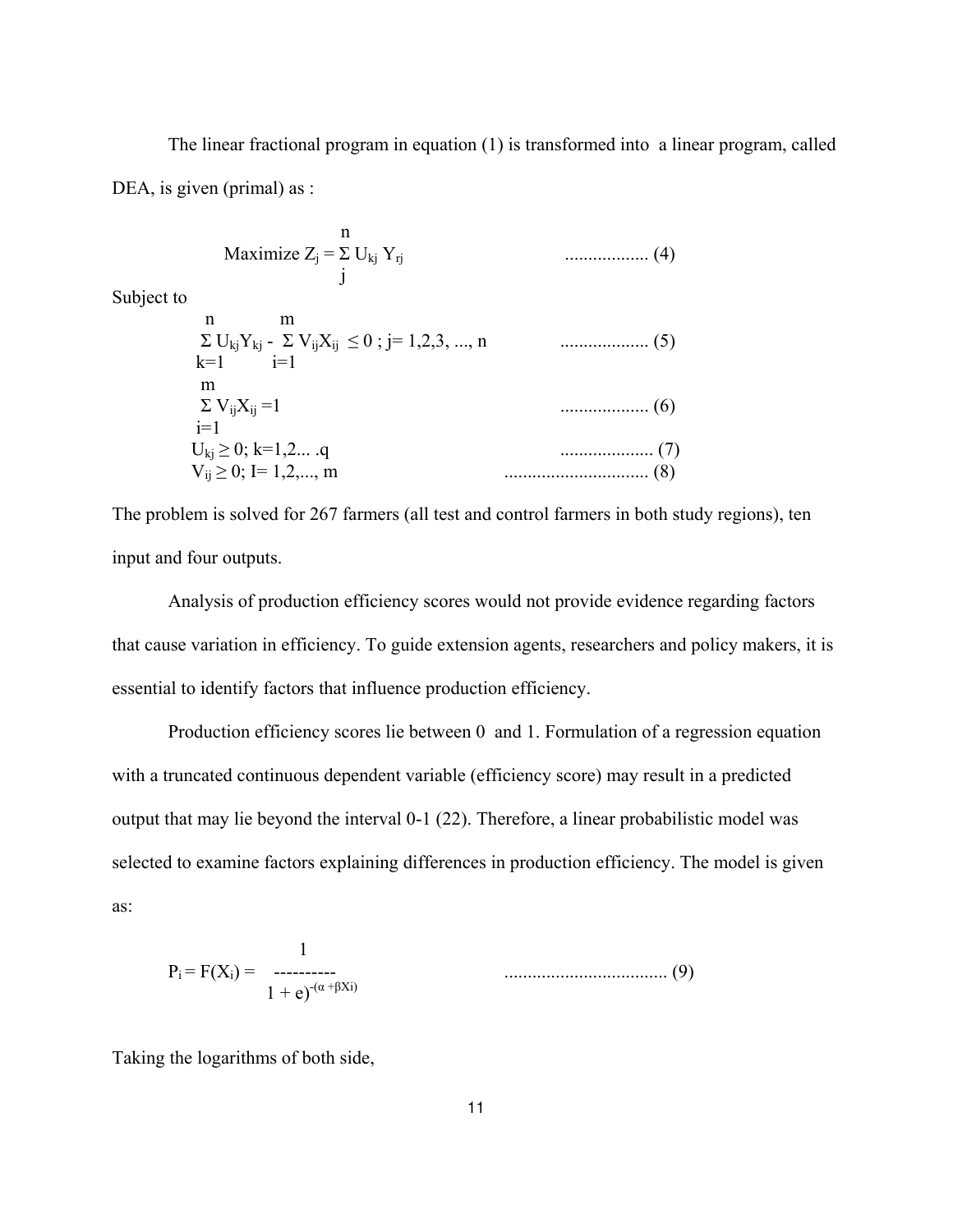| $\mathbf{v}$<br>$\sim$ | ln<br>$\sim$<br>. .<br>w |  |  |
|------------------------|--------------------------|--|--|
|------------------------|--------------------------|--|--|

where the  $P_i$ 's are truncated dependent variables,  $\alpha$  and  $\beta$  are unknown parameters,  $X_i$ 's are independent variables and U<sup>i</sup> 's are disturbance terms.

# **Description of Variables**

L

 The research involved interview, observation and participatory methods (19). Variables in the objective function of (4) include market value of crop, milk, butter, and live animals. Variables that form the constraint set include crop area (hectares), fertilizer and pesticides expenses (Ethiopian birr), oxen inputs(oxen-days), seed (kg), labour for crop production (mandays), number of milking cows, roughages (kg), labour for dairying (man-days), use of atela or by product of brewing (in litre), feed and veterinary expense (Ethiopian birr), concentrate fed (in kg), farming experience (years), area of stubble feeding and grazing areas (hectares).

 Variables that are anticipated to cause variation in production efficiency include years of farming experience, number of years of schooling, number of visits by extension agents, worker:consumer ratio (the ratio of independent to the number of dependent members of the family), region (0-1 variable), number of technologies adopted and production knowledge.<sup>6</sup>

 There is no hard and fast rule to measure or quantify production knowledge. Studies in cognitive psychology have demonstrated the usefulness of measuring knowledge using problem solving tests or comprehension ability (5,7).

 $6$  The regional dummy is expected to reflect the impact of the comparative advantage of each region on the viability of crop and livestock enterprises.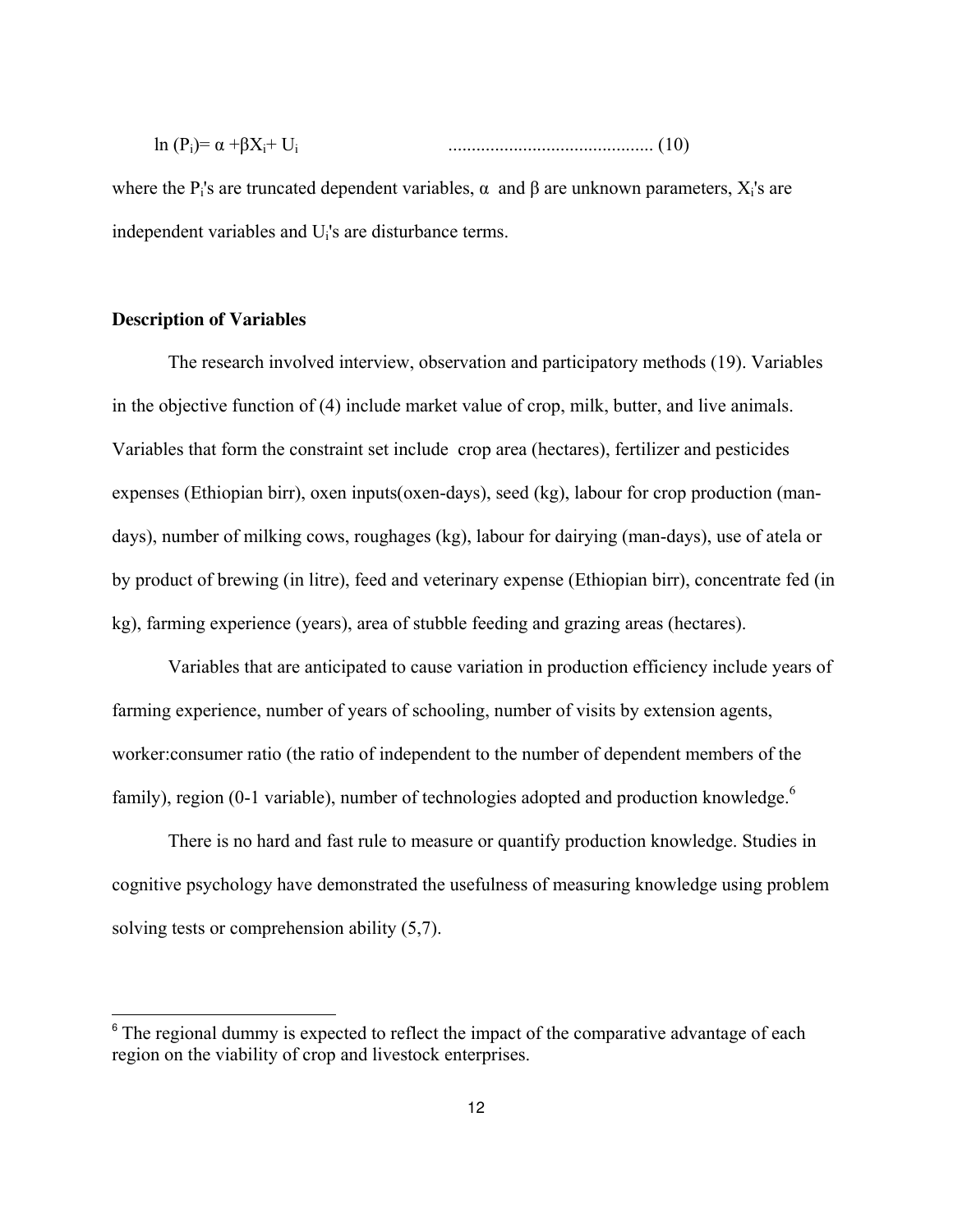Problem solving tests were constructed to measure agricultural knowledge and skills related to current production technologies and practices. The tests were intended to examine the kinds of solutions households provide to crop and livestock production problems based on their agricultural knowledge. For instance, farmers who plant barley were presented with the following problem solving task:

Your barley plants are stunted exhibiting yellowish colour and do not grow tall enough to produce good seed. What are the possible causes of this problem? How may it be prevented?

The information used in solving such problems come from schooling, contacts with extension agents, friends, relatives and experience. Answers obtained from problem solving tests are scored to compare variations in knowledge of farmers within and between regions. The basis for scoring are answers obtained from group discussions with farmers of different age-groups. The premise behind this basis for scoring is that experience and indigenous knowledge vary by age. Answers from group consensus are believed to reflect solutions to actual problems of farming in the study regions. A score of 1 to 10 is prepared and individual farmers response are ranked relative to the answers given by the group.

#### **Empirical Results of Data Envelopment Analysis (DEA)**

 Aggregate measures of efficiency such as DEA rely on very few assumptions. It has the ability to incorporate both crop and livestock enterprises in a single model. In so doing, it is possible to compare all farmers relative to those whose efficiency measures 1.00. The results of DEA are presented in Table 2.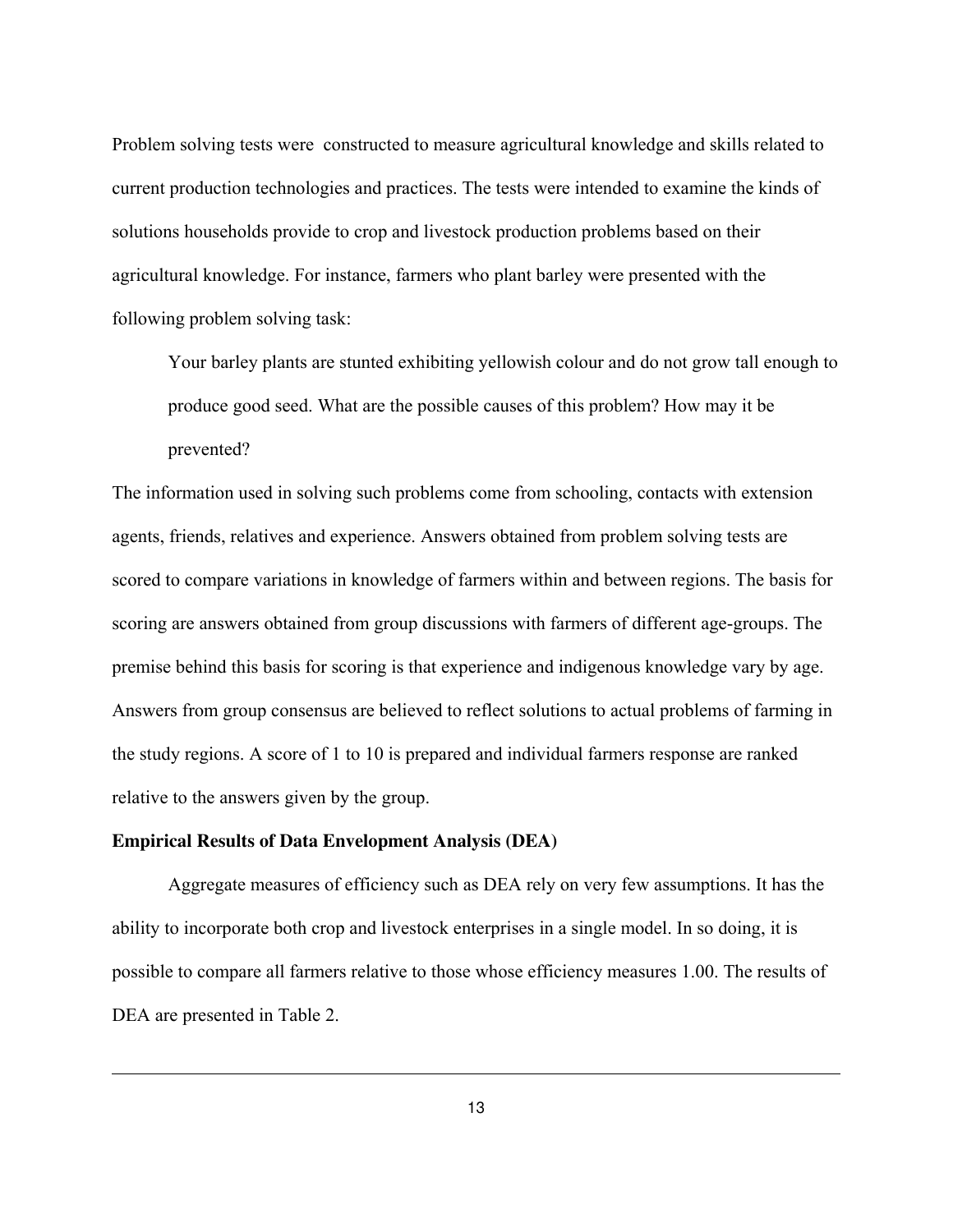|               |            | Selale  | Ada              | Selale  | Ada     | All     |         |
|---------------|------------|---------|------------------|---------|---------|---------|---------|
|               | Efficiency | Test    | Test             | Control | Control | Selale  | All Ada |
| Ranges        | Mid-point  | Farmers | Farmers          | Farmers | Farmers | Farmers | Farmers |
| $0.00 - 0.5$  | 0.255      | 2.2     | $\boldsymbol{0}$ | 6.1     | 0.4     | 7.6     | 1.8     |
| $0.51 - 0.6$  | 0.555      | 2.3     | 5.5              | 6.3     | 4.4     | 4.6     | 9.4     |
| $0.61 - 0.7$  | 0.655      | 10.5    | 6                | 11.2    | 3.7     | 9.2     | 1.9     |
| $0.71 - 0.8$  | 0.755      | 17      | 15.3             | 12.5    | 11.1    | 11.2    | 10.1    |
| $0.81 - 0.9$  | 0.855      | 13.4    | 13.7             | 18.8    | 18.5    | 16.6    | 11.3    |
| $0.91 - 1.00$ | 0.955      | 55.6    | 69.5             | 45.1    | 61.9    | 50.8    | 65.5    |

**Table 2. Percentage of Producers Grouped by Efficiency Scores obtained from Data Envelopment Analysis**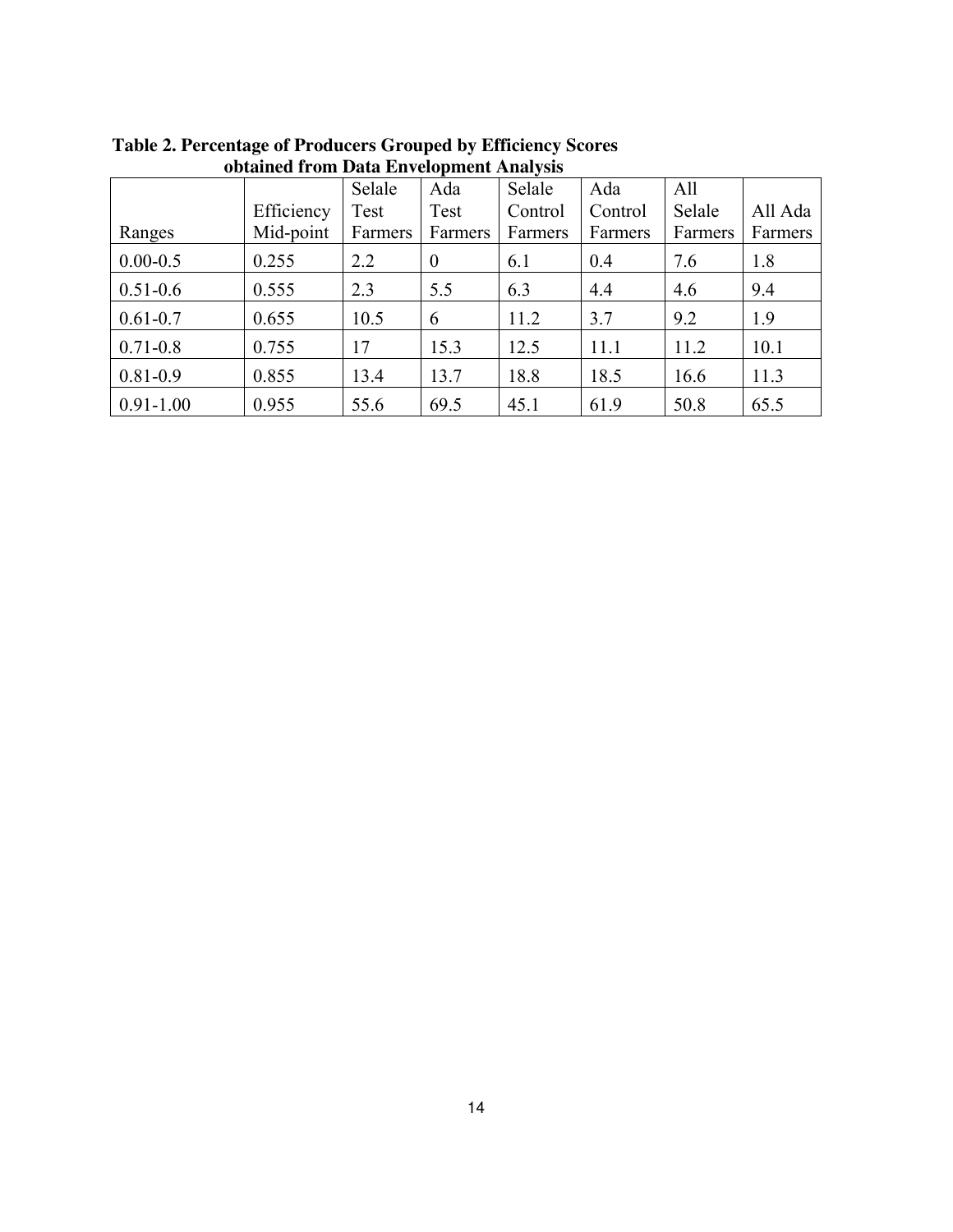The results indicate that a large percentage of Ada farmers received higher production efficiency scores than Selale farmers. The percentage of test farmers whose efficiency score lies between 0.9 and 1 is 56 and 70 for test farmers in Selale and Ada regions respectively. Ada is a predominantly crop production region. The region is closer to major markets, has better access to markets and other infrastructural facilities 9 roads, means of transport, etc.) compared to Selale. Moreover, a cash crop called teff (*Eragrostis Abyssinica*) is widely cultivated in this region. These factors may enable Ada farmers to earn greater cash income from crop farming compared to Selale farmers. Furthermore, the availability of infrastructures and attractive market prices may increase the incentive to produce greater output with minimal outlay of inputs. Test farmers in Ada region are provided with cross-bred cows in a relatively risk-free environment compared to farmers in the Selale region. These factors may have contributed to greater efficiency scores among test farmers compared to the control group. Similar differences in efficiency scores are observed among control farmers between Selale and Ada regions, and between all Selale and all Ada farmers.

 The results also confirm that test farmers in both regions are more efficient than control farmers. Crop specific production efficiency scores computed using parametric production efficiency analysis methods showed that test farmers are more efficient than control farmers (19). These results suggested that strategies that are designed to increase production efficiency may help to alleviate food shortages in the Ethiopian highlands.

 Peasant production structure in Ethiopia involves a mixture of crop and livestock enterprises. These enterprises are complementary and competitive. They are complementary because output from one enterprise helps to boost production in the other enterprises. They are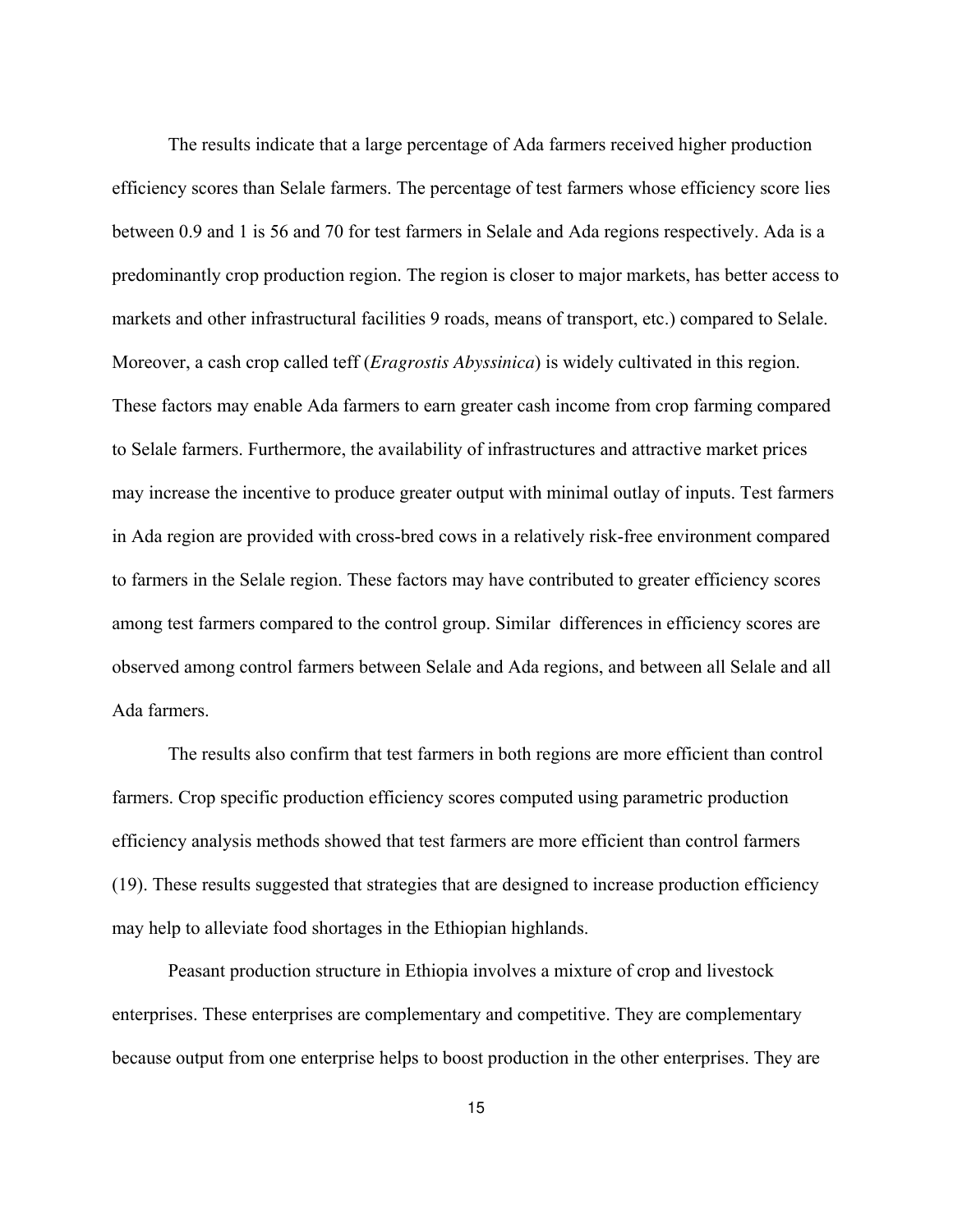competitive because they compete for the limited physical and financial resources of peasants. Thus, it would be instructive to examine the association of production efficiency scores by major components of crop and livestock enterprises. Table 3 presents the relationship of efficiency scores with selected socio-economic characteristics of farmers.

 The results indicate that producers who own large number of livestock obtain greater production efficiency score compared with farmers who own few livestock. Farmers who cultivate greater farm size are those who owns large number of livestock. Thus, producers who own large number of livestock and cultivate relatively large farm size are more efficient than those who own few livestock and cultivate smaller farms.

 Experience while households are under parents supervision did not exert significant impact on production efficiency. This may be due to the incremental or cumulative characteristics of experience. That is, the experience after households become independent include experience prior to becoming an independent farmer. As observed, experience after becoming an independent farmer exert significant impact on production efficiency.<sup>7</sup>

 Production efficiency increases with increases in crop area, number of cows, production knowledge, number of livestock, worker:consumer ratio and grazing area. Greater increases in production efficiency is observed when worker: consumer ratio is  $>1.5$ , grazing area is  $>1.5$ 

L

<sup>&</sup>lt;sup>7</sup> Experience under parents supervision and after becoming an independent farmer had a correlation coefficient of 0.05 and the correlation was statistically insignificant. That is why both variables were included in the regression analysis.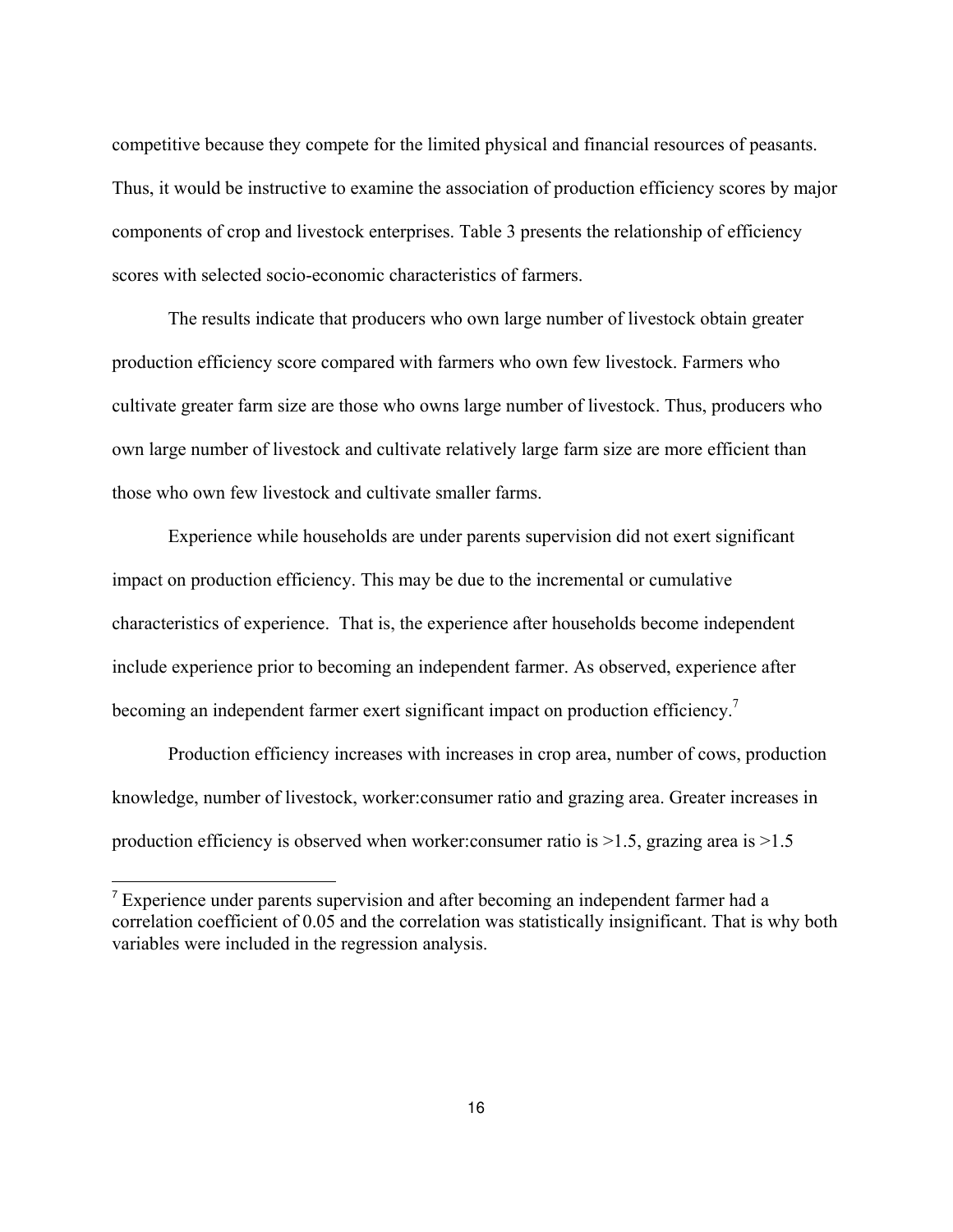| Production<br><b>Efficiency Score</b> | Worker:Consume<br>r Ratio |      | Area of: |      | Number of: |      | Production Knowledge |
|---------------------------------------|---------------------------|------|----------|------|------------|------|----------------------|
|                                       |                           | Crop | grazing  | Cows | Livestock  | Crop | Livestock            |
| 0.4                                   | 0.62                      | 1.2  | 1.3      |      | 2.1        | 5.6  | 4.6                  |
| 0.5                                   | 0.62                      | 1.5  | 1.4      | 2.3  | 2.25       | 5.71 | 5.7                  |
| 0.6                                   | 0.67                      | 1.52 | 1.41     | 2.31 | 2.5        | 5.72 | 6.8                  |
| 0.7                                   | 0.78                      | 1.8  | 1.46     | 2.4  | 3.2        | 6.45 | 6.9                  |
| 0.8                                   | 0.98                      | 2.5  | 1.7      | 2.38 | 3.8        | 7.78 | 7.9                  |
| 0.9                                   | 1.22                      | 2.7  | 1.81     | 2.45 | 6.5        | 8.33 | 8.9                  |
| 0.95                                  | 1.5                       | 2.8  | 1.93     | 2.5  | 7.67       | 9.1  | 9.4                  |

**Table 3. Relationship Between Selected Socioeconomic variables and Production Efficiency**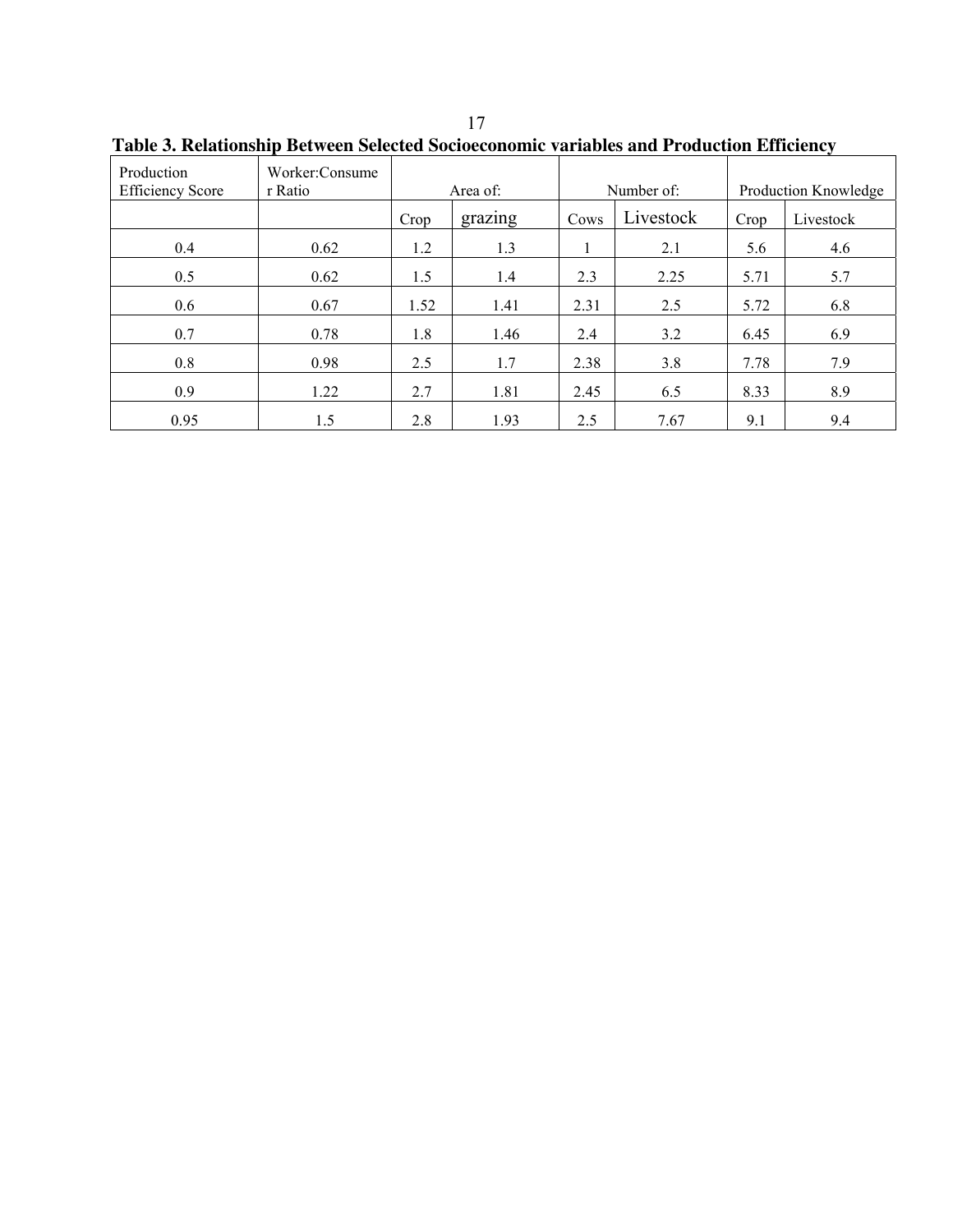hectares, crop area is > 3 hectares, number of cows is > 3 and when production knowledge is > 7 (see Table 3).

#### **Explaining Differences in Production Efficiency**

 Results of logistic regression of factors influencing production efficiency are presented in Tables 4 and 5. All variables exert a positive and significant impact on production efficiency scores of test farmers. The impact of education, production knowledge and number of technologies adopted is greater than other variables in both study sites. These factors relate to skills of decision making that incorporate indigenous knowledge and knowledge gained from secular education. Thus, if production efficiency in peasant agriculture is to be increased, skills that augment or complement new agricultural technologies should be focused on.

 The findings also indicate that the number of technologies that exert greater impact on production efficiency differ between the study regions. The empirical results consistently indicate that adoption of one or two technology(ies) greatly influence production efficiency in Selale region while adoption of two or more technologies exert greater impact on production in the Ada region. Sustainable increases in production efficiency, therefore, requires an appropriate mixes of technologies to match the skills and experiences of decision makers.

 Region tend to affect the enterprise in which it has greater comparative advantage. Extension education do not significantly contribute to production efficiency. It may imply that the methods of delivery or contents of extension education have to be changed or modified so that it would exert positive and significant impact on production decisions.

18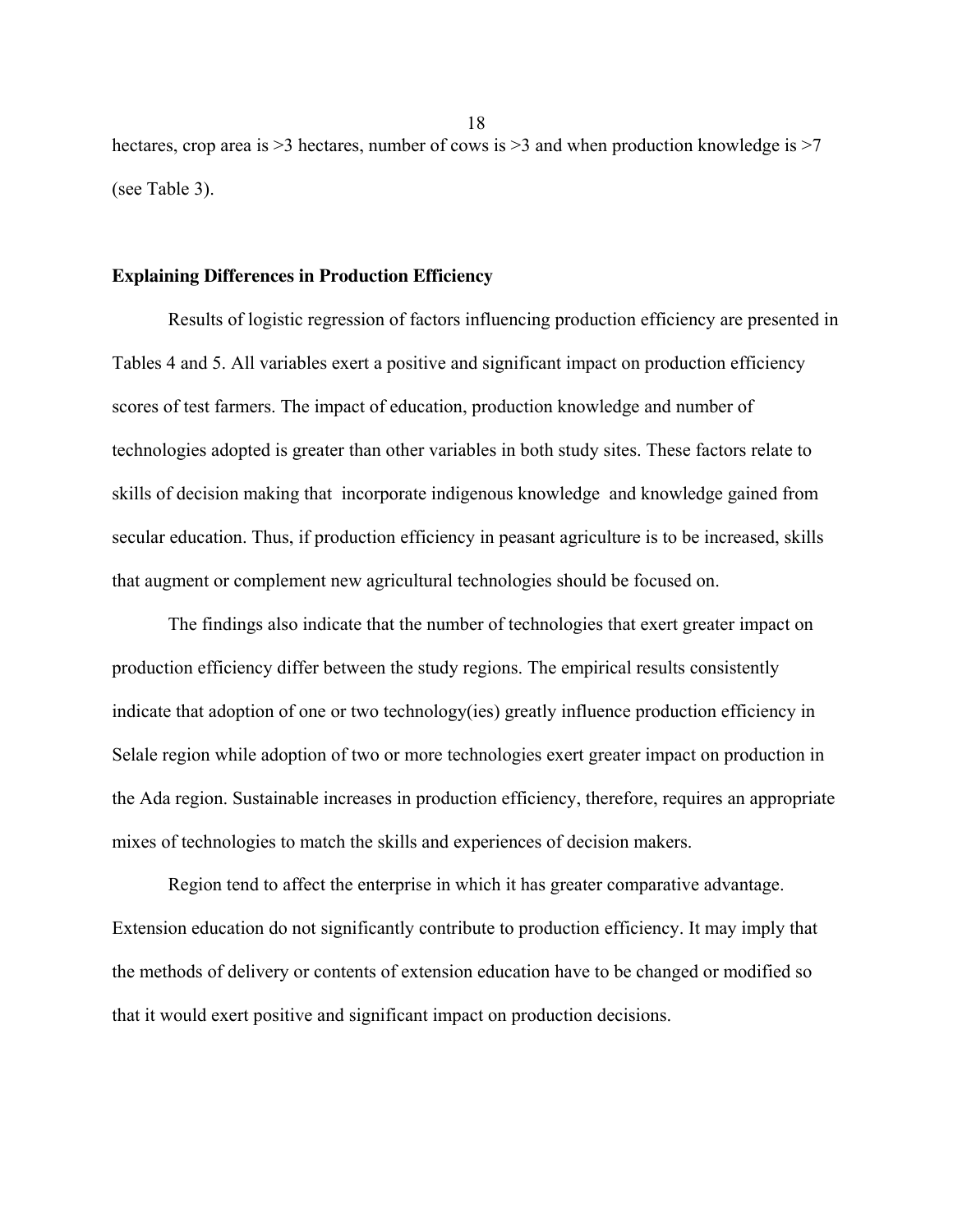|                            | Selale region |              | Ada region   |              |
|----------------------------|---------------|--------------|--------------|--------------|
| Variables                  | Test          | Control      | Test         | Control      |
| Intercept                  | 1.015         | 2.118        | 1.102        | 2.07         |
|                            | $(2.454)$ **  | $(2.6)$ **   | $-1.963$     | $(2.92)$ **  |
| Depenexp                   | 0.151         | 0.211        | 0.211        | 0.341        |
|                            | $-1.784$      | $-1.91$      | $(3.022)**$  | $(3.17)$ **  |
| Indepexp                   | 0.651         | 0.443        | 0.793        | 0.503        |
|                            | $(2.987)$ **  | $-1.65$      | $(4.98)*$    | $(3.1)$ **   |
| Education                  | 0.355         | 0.183        | 0.489        | 0.179        |
|                            | $(4.376)*$    | $-1.76$      | $(2.273)$ ** | $-1.09$      |
| <b>Extension Education</b> | 0.211         | 0.017        | 0.231        | 0.022        |
|                            | $-1.99$       | $-1.61$      | $-1.481$     | $-1.8$       |
| Worker:consumer Ratio      | 0.584         | 0.437        | 0.444        | 0.394        |
|                            | $(2.97)$ **   | $(3.09)$ **  | $(3.124)$ ** | $(3.667)$ ** |
| Region                     | 0.454         | 0.51         | 0.011        | 0.231        |
|                            | $(3.981)$ **  | $(3.01)$ **  | $-1.544$     | $(2.957)$ ** |
| Production Knowledge       | 0.894         | 0.803        | 0.987        | 0.901        |
|                            | $(4.312)*$    | $(4.4)$ *    | $(3.101)$ ** | $(4.8)$ *    |
| One Technology             | 0.514         | 0.193        | 0.455        | 0.274        |
|                            | $(3.15)$ **   | $-1.172$     | $(3.784)$ ** | $-1.04$      |
| Two Technologies           | 0.629         | 0.31         | 0.631        | 0.511        |
|                            | $(4.98)*$     | $(2.954)$ ** | $(6.874)*$   | $(4.48)$ *   |
| Three technologies         | 0.401         | 0.297        | 0.622        | 0.531        |
|                            | $(2.91)$ **   | $-1.46$      | $(3.12)$ **  | $(3.98)$ **  |
| ${\bf N}$                  | 216           | 214          | 52           | 50           |
| Chi-Square                 | 48.7*         | 52.01*       | 47.4*        | $46.9*$      |

19 **Table 4. Impacts of Selected Variables on Measures of Efficiency 1/** 

1/ Values in parenthesis are t-statistics.

\* and \*\* indicate statistical significance at 1 and 5 percent respectively.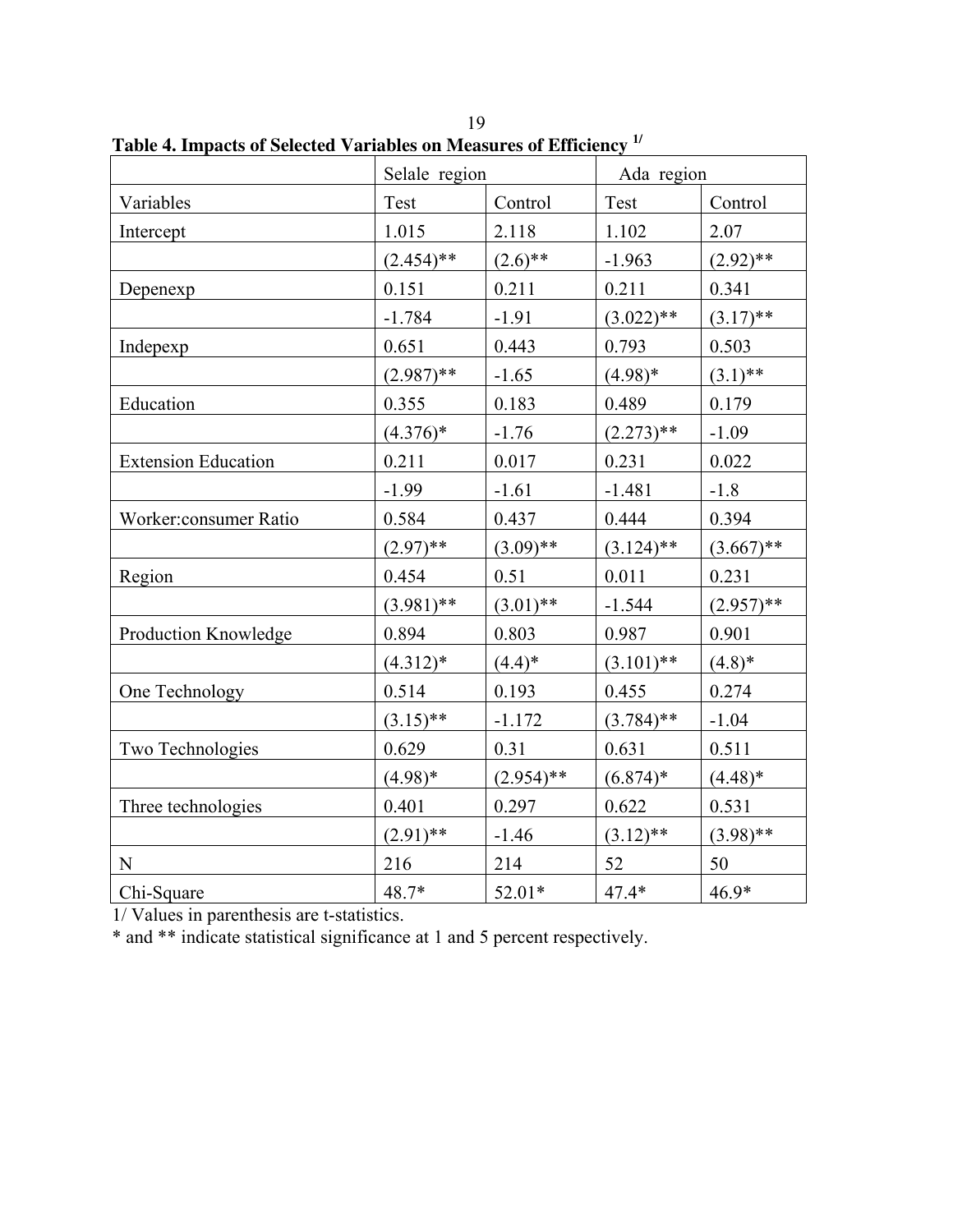| Variables           | All Selale farmers | All Ada farmers |
|---------------------|--------------------|-----------------|
| Intercept           | 1.015              | 2.102           |
|                     | $(4.454)*$         | $(2.963)$ **    |
| Depenexp            | 0.151              | 0.211           |
|                     | $-1.784$           | $(3.022)$ **    |
| Indepexp            | 0.351              | 0.493           |
|                     | $(3.987)$ **       | $(4.98)*$       |
| Education           | 0.255              | 0.389           |
|                     | $(2.376)$ **       | $-1.973$        |
| Extension education | 0.111              | 0.201           |
|                     | $-1.49$            | $-1.981$        |
| Worker:cons.ratio   | 0.384              | 0.344           |
|                     | $(2.97)$ **        | $(2.124)$ **    |
| Region              | 0.454              | 0.011           |
|                     | $(2.981)$ **       | $-1.544$        |
| Production Know.    | 0.894              | 0.987           |
|                     | $(4.312)*$         | $(6.101)*$      |
| One Technology      | 0.314              | 0.355           |
|                     | $(3.15)$ **        | $(2.984)$ **    |
| Two Technologies    | 0.429              | 0.631           |
|                     | $(2.98)$ **        | $(4.874)*$      |
| Three technologies  | 0.31               | 0.618           |
|                     | $(2.91)$ **        | $(4.12)^*$      |
| N                   | 216                | 52              |
| Chi-Square          | 55.8*              | 46.9*           |

20 **Table 5. Impacts of Selected Variables on Measures of Efficiency1/**

1/ Values in parenthesis are t-statistics.

\* and \*\* indicate statistical significance at 1 and 5 percent respectively.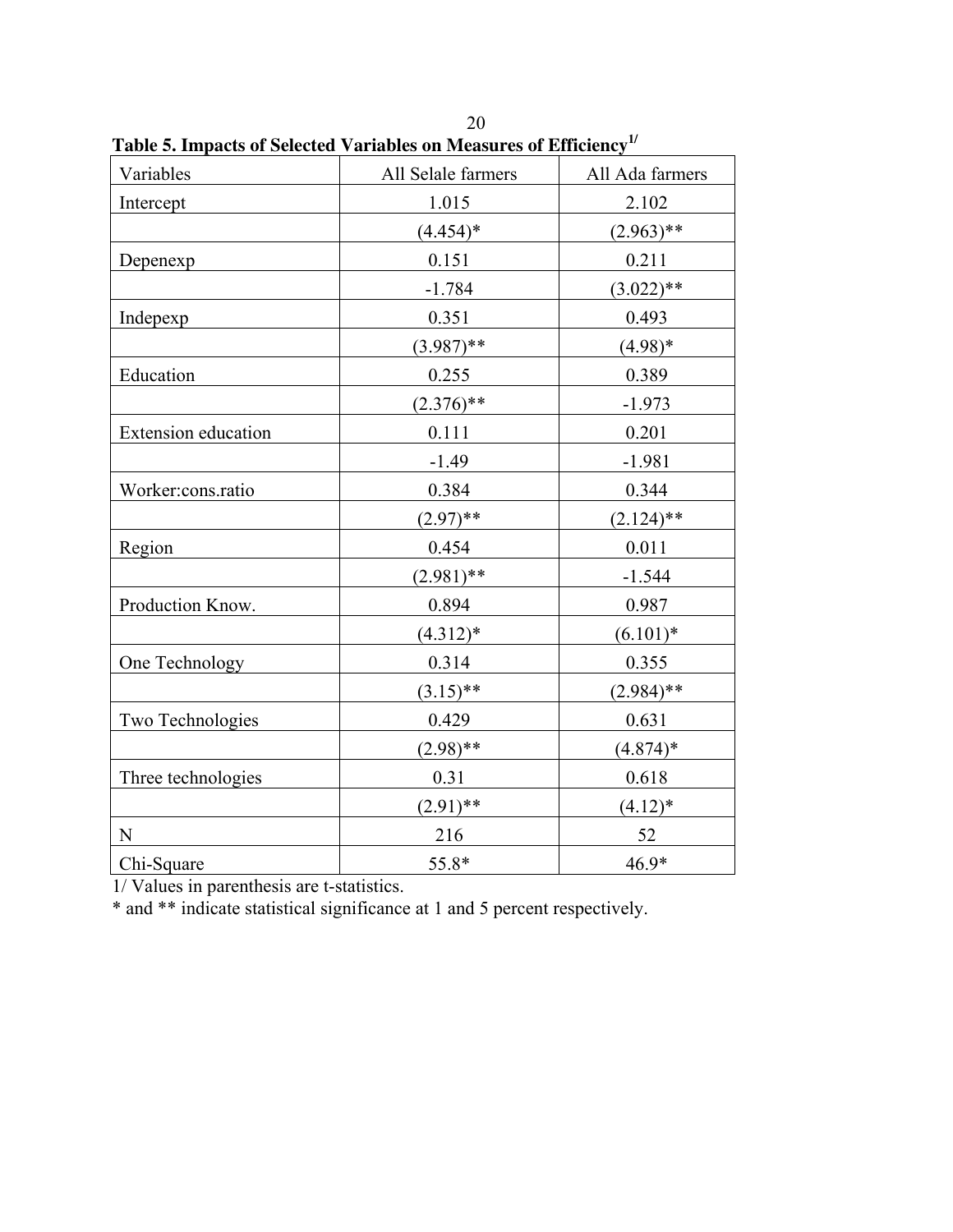## **Summary**

 The aggregate efficiency scores indicate that Ada farmers are more efficient than Selale farmers. Test farmers of both study sites are more efficient than control farmers. Intervention strategies in one enterprise help boost production in complementary enterprises. Increases in crop production from the use of fertilizer and pesticides increase household income which in turn boost livestock production. The converse also holds true. This may be the reason for higher efficiency scores of test farmers who adopted on or two technology(ies) (Selale) and at least two technologies (Ada) compared to control farmers.

 Many LDCS heavily invest in extension education. As the present study demonstrates extension education doesn't exert significant impact on production efficiency. Thus, it may be necessary to find ways of modifying or improving the contents or delivery mechanisms of extension education so that it will significantly contribute to increases in production efficiency.

 Skill related variables greatly contribute to variations in production efficiency. The result also indicate that intervention strategies should focus on methods of integrating indigenous production knowledge and secular education with skill embodied in new agricultural technologies. It is only when this combination is compatible with conducive socioeconomic conditions that sustainable increases in production attained (19).

21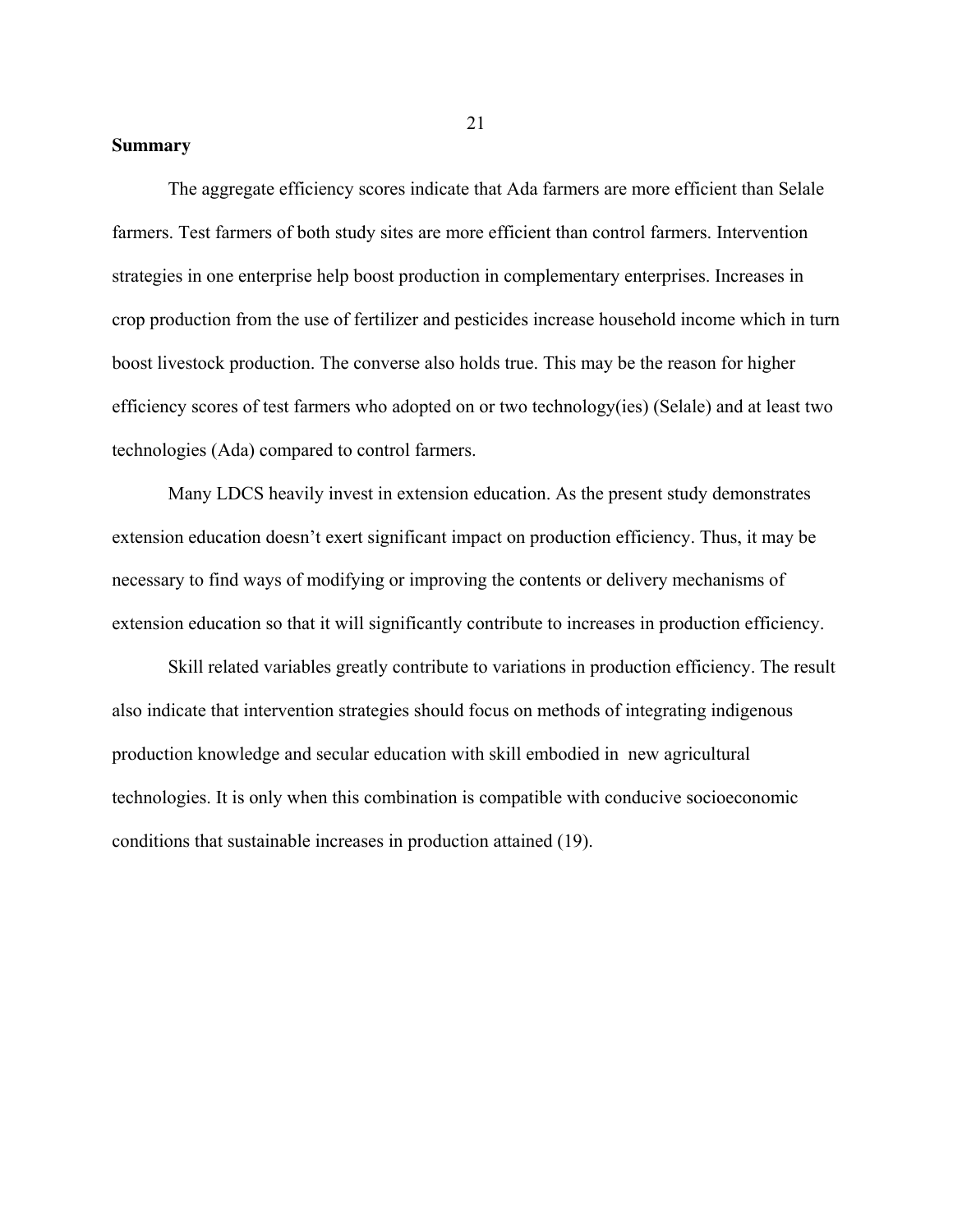#### **References**

- 1. Banker, R.D. "Estimating Most Productive Scale Size Using Data Envelopment Analysis," European J. of Operational Research, 17(1984).
- 2. Belay, H.S. "Problems, Practices and Strategies for Rural Development in Ethiopia," Debrezeit Agricultural Experiment Station (Addis Ababa University, 1977)
- 3. Bransford, J.D. and McCarrel, N.S. "A Sketch of a Cognitive Approach to Comprehension: Some thoughts about understanding what it means to comprehend," In Thinking: Readings in Cognitive Science, ed. P.N. Johnson-Laird and P.C. Wason, ( Cambridge University Press, New York, 1983).
- 4. Charnes, A., and Cooper, W.W. "Management Science Relations for Evaluation and Management Accountability," Journal of Enterprise Management, 2 (1980).
- 5. Charnes, A., Cooper, W.W., and Rhodes, E. "Measuring the Efficiency of Decision Making Units," European J. of Operational Research, 2(1978).
- 6. Debreu, G. "The Coefficient of Resource Utilization," Econometrica, 19(1951).
- 7. Eisemon, T.O. "Becoming a Modern Farmer: The Impact of Primary Schooling on Agricultural Thinking and Practice in Kenya and Burundi," In Indigenous Knowledge Systems: Implications for Agricultural and International Development, D.M. Warren, L.Jan Slikkerveer, and S.O. Titilola, eds. (Ames: Iowa State University, 1988).
- 8. Fare, R., and Lovell, C.A.K. "Measuring the Technical Efficiency of Production," J. of Economic Theory, 19(1978).
- 9. Fare, R. and Grosskopf, S. "Measuring Output Efficiency," European J. of Operational Research, 13(1983).
- 10. Fare, R., Grosskopf, S. and Lovell, C.A. K. "The Measurement of Efficiency of Production," (Kluwer:Nijhoff Publishing, 1985).
- 11. Farrel, M.J. "The Measurement of Productive Efficiency," Journal of the Royal Statistical Society, 120:(1957).
- 12. Farrel, M.J., and Fieldhouse, F. "Estimating Efficiency in Production Functions Under Increasing Returns to Scale," J of the Royal Statistical Society, A125(1962).
- 13. FINNIDA, "Base Line Survey: Selale Dairy Development Pilot Project," Unpublished Report, 1989)
- 14. Forsund, F.R. and Hjalmarsson, L. "On the Measurement of Productive Efficiency," Swedish